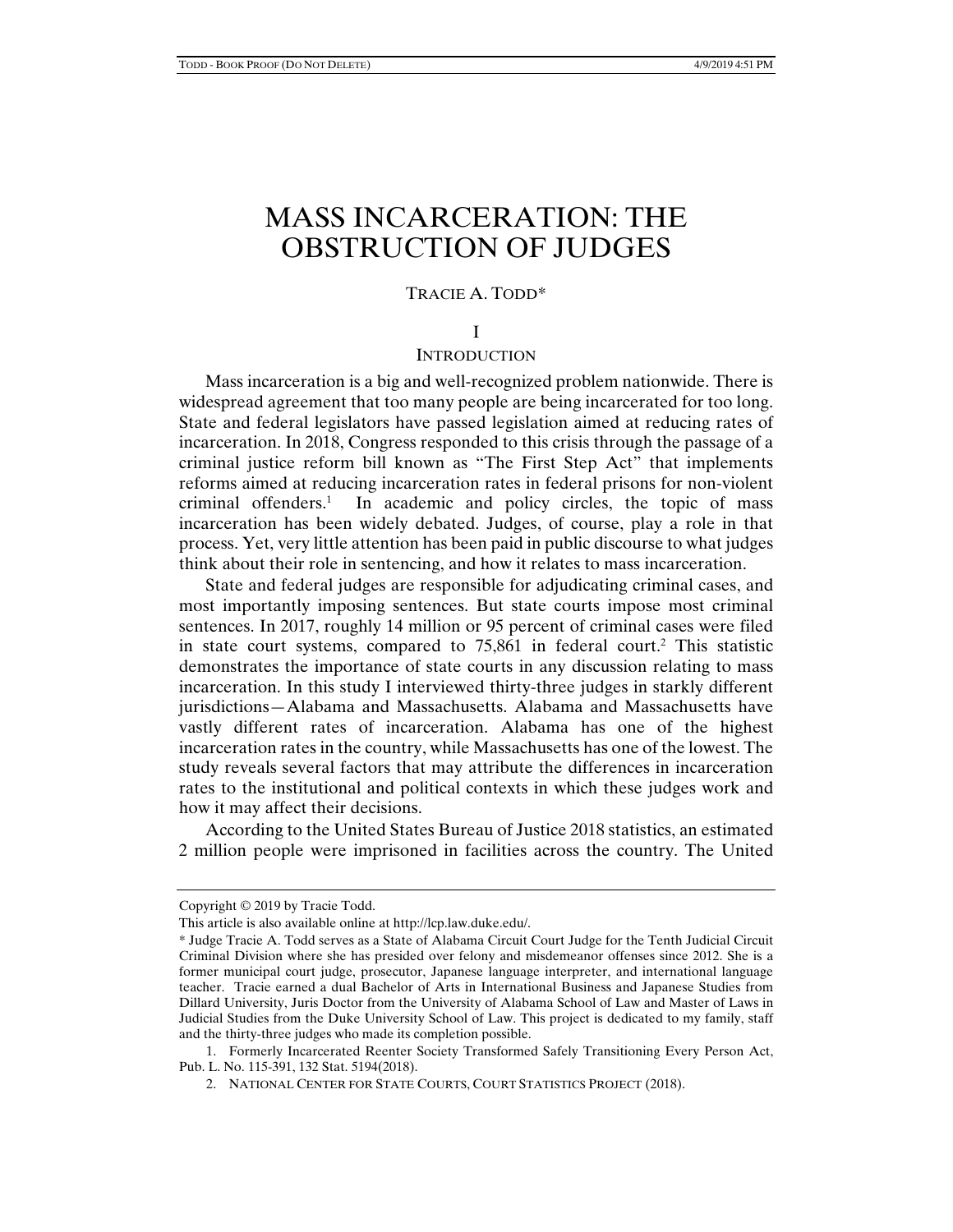States incarcerates 693 people for every 100,000 Americans on average, placing the United States as the eleventh highest incarcerator in the world.3 Alabama itself is within the top five highest incarcerators globally while Massachusetts is within the bottom five in the United States, and approximately sixtieth in the world.<sup>4</sup>

There are roughly 5 million people living in the State of Alabama according to the U.S. Census Bureau. Approximately 26.8 percent of the state's population identified as African American; 4.2 percent identified as Hispanic or Latino; and 65 percent of the population identified as White only.<sup>5</sup> In 2016, nearly 30,000 people were sentenced to the Alabama Department of Corrections, or ADOC.6 African Americans made up roughly 54 percent of the inmates housed in ADOC facilities as well as community corrections, federal, other states, and county jail custody.7 Alabama does not systematically account for inmates who identify ethnically or racially as Hispanic or Latino. Instead, it seems that this group is classified as "White" or "Other."8 Although incarceration rates have declined, Alabama still incarcerates approximately 987 people for every 100,000 Alabamians, with prison inmate capacities exceeding 180 percent in recent years.<sup>9</sup> As one Alabama judge opined, "In other communities the impact of race [is] harder to pinpoint, but it's pretty easy to pinpoint in Alabama."

In contrast, the Commonwealth of Massachusetts with a population of approximately 7 million incarcerates roughly 330 people for every 100,000 Massachusettsans.10 Although Massachusetts has lower incarceration rates, the commonwealth is "fairly high up because of racial disparities." In Massachusetts, 8.6 percent of the population identified as African American; 11.5 percent identified as Hispanic or Latino and 73 percent of the population identified as White only.<sup>11</sup> African Americans accounted for approximately 27 percent of the prison population.12 Roughly 25 percent of prison inmates self-reported as

 <sup>3.</sup> Peter Wagner & Alison Walsh, States of Incarceration: The Global Context, THE PRISON POLICY INITIATIVE (June 16, 2016), https://www.prisonpolicy.org/global/2016.html [https://perma.cc/PC4G-MNDK].

 <sup>4.</sup> *Id*.

 <sup>5.</sup> UNITED STATES CENSUS BUREAU, ALABAMA: RACE & HISPANIC ORIGIN (2018).

 <sup>6.</sup> ALABAMA DEPARTMENT OF CORRECTIONS, ANNUAL REPORT FISCAL YEAR 2016 (2016).

 <sup>7.</sup> *Id*.

 <sup>8.</sup> ALABAMA DEPARTMENT OF CORRECTIONS, COMMUNITY CORRECTIONS PROGRAM MANUAL REPORT FISCAL YEAR, 2018 (2018).

 <sup>9.</sup> Chris Mai & Ram Subramanian, *The Price of Prisons: Examining State Spending Trends, 2010– 2015*, VERA INSTITUTE OF JUSTICE (May 2017), https://storage.googleapis.com/vera-webassets/downloads/Publications/price-of-prisons-2015-state-spending-trends/legacy\_downloads/the-priceof-prisons-2015-state-spending-trends.pdf [https://perma.cc/4AHT-PJ3V].

 <sup>10.</sup> Wagner & Walsh, *supra* note 3.

 <sup>11.</sup> MASSACHUSETTS DEPARTMENT OF CORRECTIONS, MASSACHUSETTS DEPARTMENT OF CORRECTIONS PRISON POPULATION TRENDS, 2016 (2017).

 <sup>12.</sup> *Id*.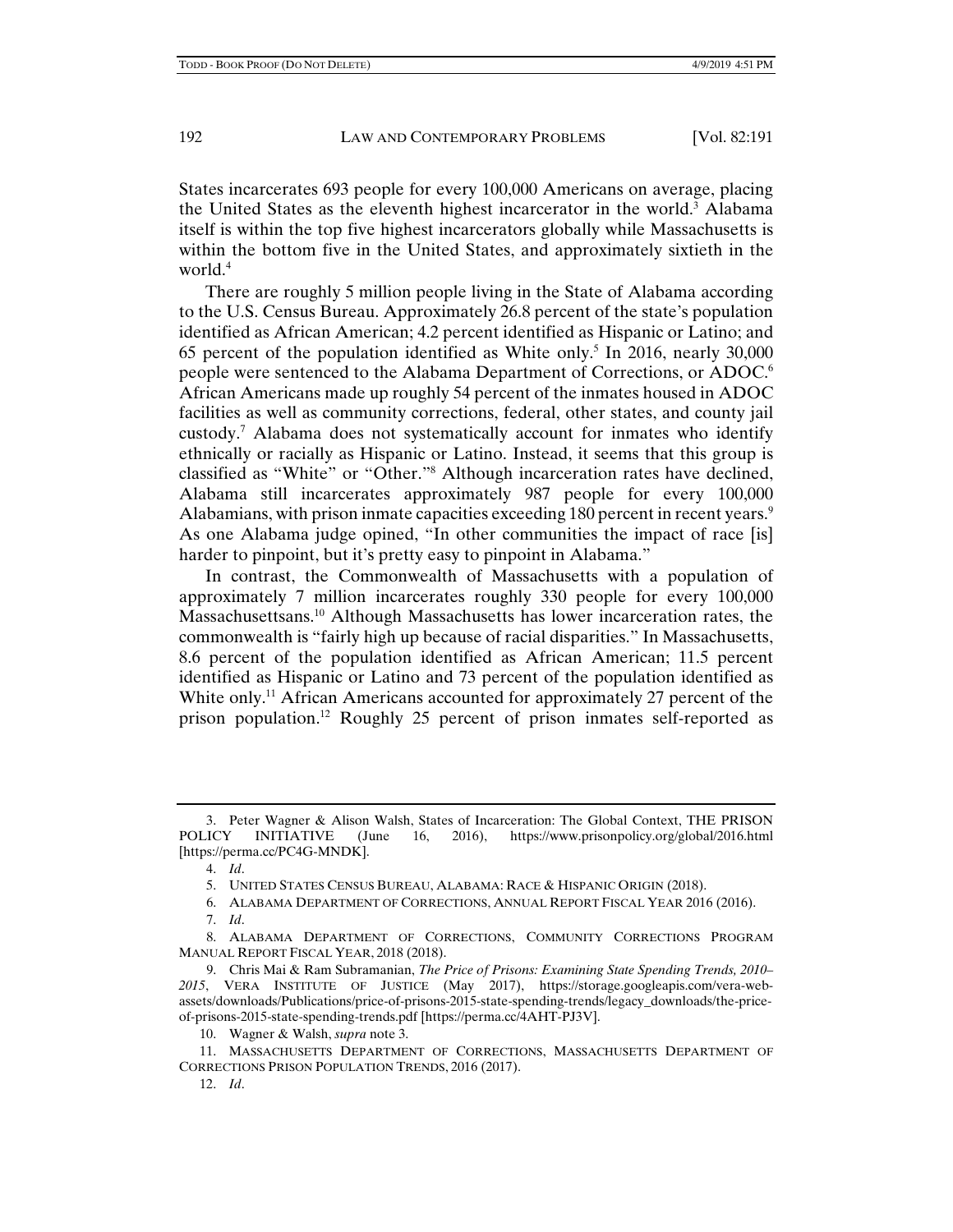Hispanic.13 Like Alabama, more than half of the Massachusetts prison population is comprised of racial minorities.<sup>14</sup>

#### II

#### THE FRAMEWORK

Studies of criminal justice reform have traditionally examined the impact of sentencing disparities, systematic deficiencies, inadequate funding, and political mandates on mass incarceration trends in the United States. Historically, these studies exclusively analyze the judicial decision making of unelected federal judges. However, the literature is substantively void of introspective contributions from key participants in the criminal justice system—state judges. A closer look at the role of state judges in the context of contemporary mass incarceration provides myriad academic and practical applications, especially where there are substantive nonconformities. The State of Alabama and the Commonwealth of Massachusetts squarely fit within this paradigm.

In both Alabama and Massachusetts, the district and trial courts have jurisdiction over criminal sentencing. Although there are some institutional differences in the authorities vested in each jurisdiction, judges in these courts are responsible for sentencing criminal offenders. According to the Alabama Administrative Office of Courts, there are 245 circuit and district court judges vested with jurisdiction to decide criminal cases.15 Judges in Alabama are selected through a partisan election process for a six-year term.16 Political pundits describe Alabama as a conservative, red state associated politically with the Republican Party.<sup>17</sup> In Massachusetts, there are  $344$  comparative judicial offices, including 249 superior and district court judges vested with jurisdiction in criminal cases.18 Massachusetts judges are selected by gubernatorial appointment for a permanent term with a mandatory retirement age of seventy. Massachusetts is described politically as a socially progressive, blue state associated politically with the Democratic Party.<sup>19</sup>

I individually interviewed a total of thirty-three Alabama and Massachusetts trial and district court judges. The judges were interviewed with the stated condition of anonymity. I gave preliminary instructions regarding the study topic

 <sup>13.</sup> *Id.* 

 <sup>14.</sup> *Id.*

<sup>15.</sup> This information was provided by the Alabama Administrative Office of Courts via a direct email request to the human resources department.

 <sup>16.</sup> ALABAMA ADMINISTRATIVE OFFICE OF COURTS, FISCAL YEAR 2016 ANNUAL REPORT & STATISTICS (2017), (on file with the Journal).

 <sup>17.</sup> *See*, *e.g.*, PEW RESEARCH CENTER, PARTY AFFILIATION BY STATE (2014); Pat Roberts & Mark Begich, *How Red or Blue is Your State?*, THE HILL (Oct. 24, 2014), https://thehill.com/blogs/ballotbox/house-races/221721-how-red-or-blue-is-your-state [https://perma.cc/M2ZA-Y9F2].

 <sup>18.</sup> MASSACHUSETTS TRIAL COURT, MASSACHUSETTS TRIAL COURT ANNUAL DIVERSITY REPORT (2017). Boston Municipal Court also has concurrent jurisdiction over some felony offenses. However, there is no comparable structure in Alabama.

 <sup>19.</sup> *See*, *e.g.*, PEW RESEARCH CENTER, *supra* note 18; Roberts & Begich, *supra* note 18.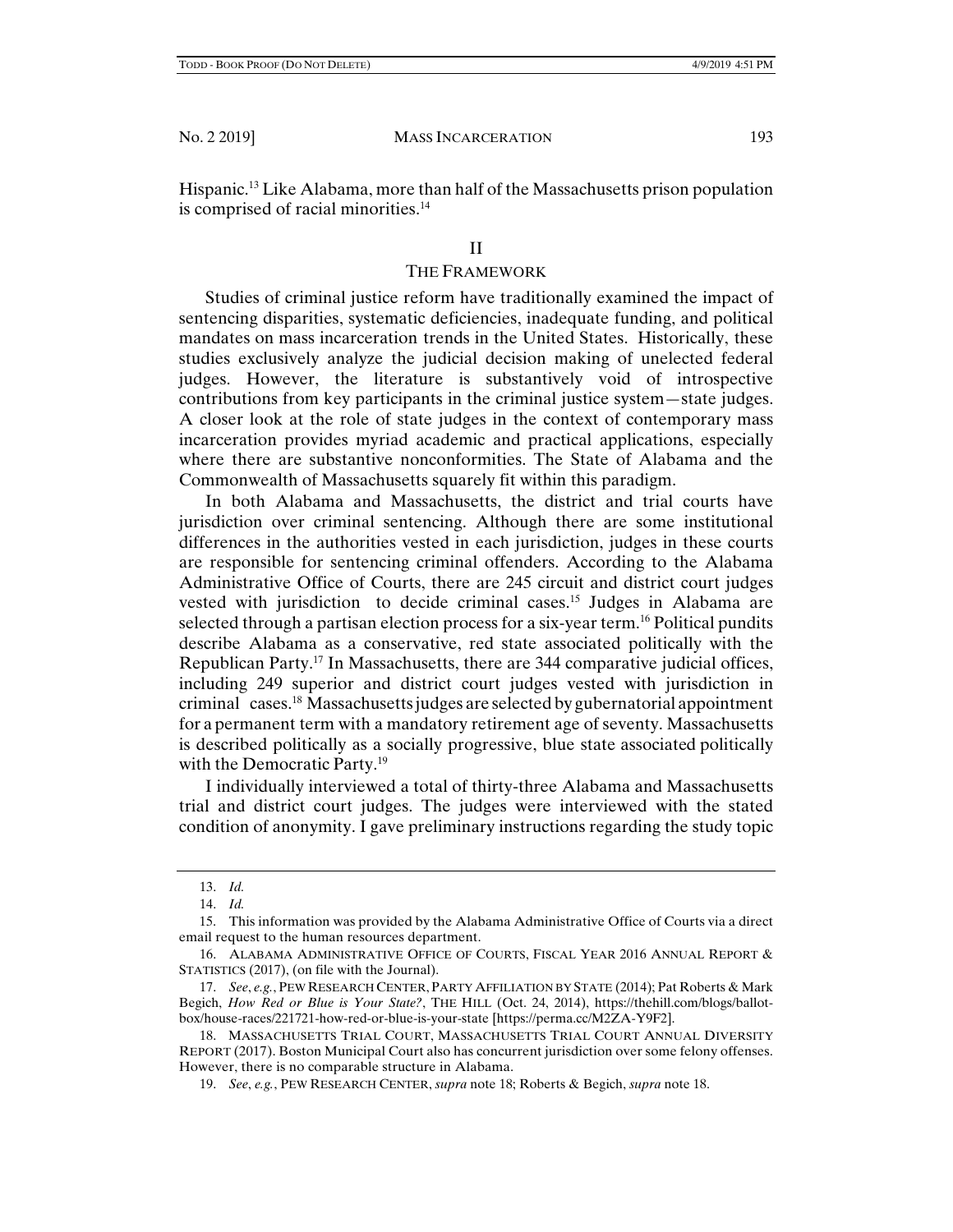and expressly explained my role as researcher to counteract assumptions about my knowledge of the subject matter as a sister judge. All judges gave extremely candid and complete answers. During the interviews, the words "conservative" and "progressive" peppered the responses in political and social contexts. Focusing on introspective judicial decision making and institutional features, I started the interviews asking for a broad definition of criminal justice reform to establish a framework for the judges and identify common themes. There were four main topics for the judges to consider: 1) Responsibility for criminal justice reform; 2) Effectiveness of current reform efforts; 3) The judge as participant in reform; and 4) The judicial selection process. Nevertheless, some judges, especially my Alabama colleagues, tended to presume my awareness. In these instances, I gave intermittent explanations of my role as researcher. However, the interviews, designed to last one to one-and-a half hours, averaged forty-five minutes to an hour.

Most interviews were conducted by phone. As a current member of the bench, I drafted questions based on existing literature and commonly expressed concerns among colleagues. I was looking for patterns in the responses primarily from judges outside of my jurisdiction to counter slants toward possible preconceptions based on jurisdictional homogeneousness. Alabama judges voluntarily responded to my direct email request. Requests for participation in Massachusetts were made through two intermediaries, a court official and a law professor. More Alabama judges were interviewed than Massachusetts judges. More trial judges were interviewed than district judges in both jurisdictions. Still, the voluntary response created a diverse pool with varying age, race, gender, experience and political affiliation.

The judges related factors that may correlate high rates of incarceration with judicial attitudes and sentencing practices. The interviews provided vital information explaining perceived obstructions caused by politically motivated legislative mandates, inadequate funding, and the respective judicial selection processes. The responses are presented in aggregate. Anonymous quotations are included to clearly express areas of consensus and jurisdiction specific discussions. As a member of this professional group, I also added quotations as a quality control measure to assure the reader that the expressed views are solely those of the participants.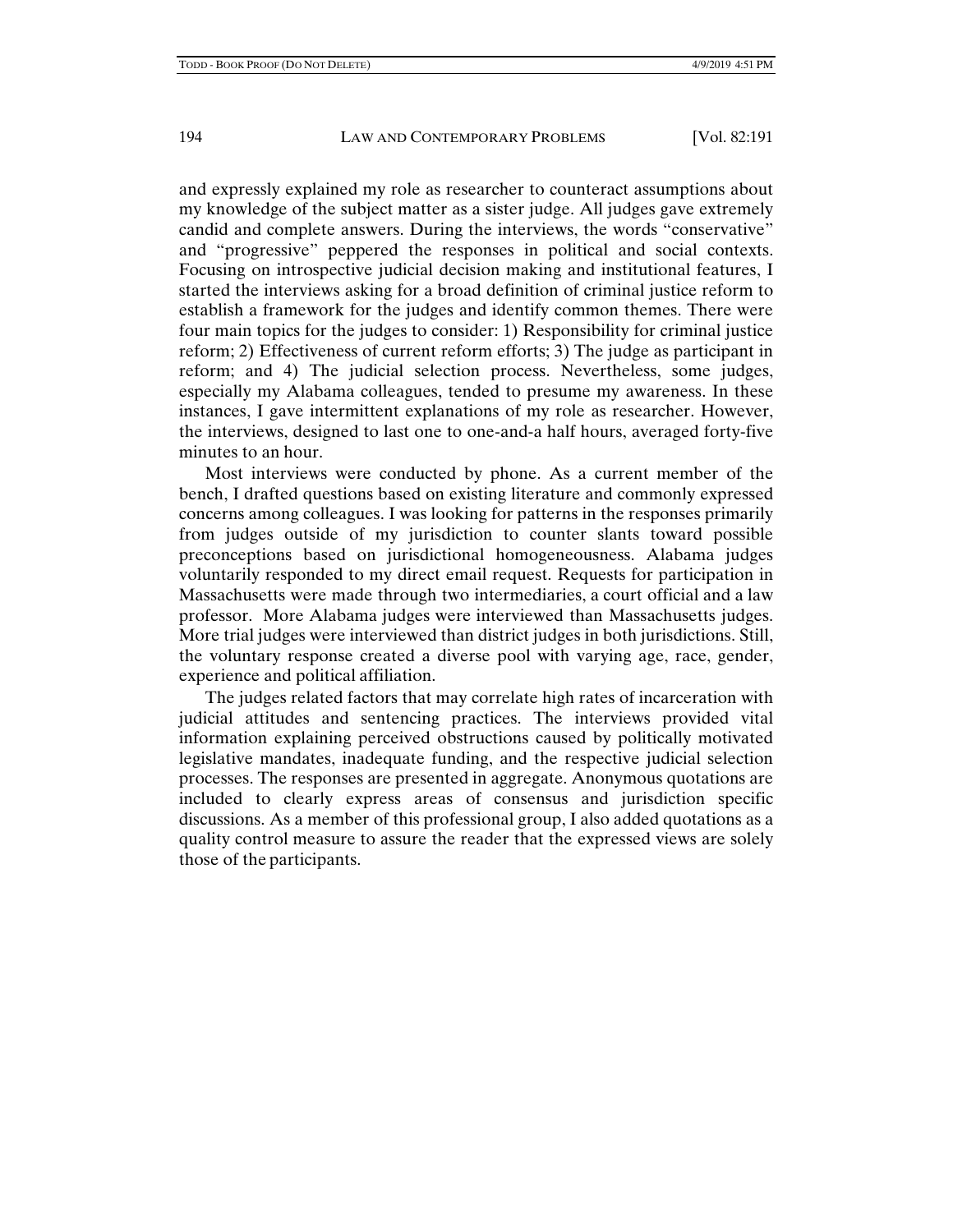

## Figure 1.

## III

#### PUBLIC OPINION AND THE SELECTION PROCESS

One of the most obvious factors to consider in the discussion of mass incarceration between the Alabama and Massachusetts justice systems is the starkly different judicial selection processes. Alabama judges are selected by contested partisan election. Judicial candidates for office at all levels of the judicial system are required to qualify with a political party or adhere to requirements for independent candidates.20 For over two hundred years, judges in Massachusetts have been selected by gubernatorial appointment to serve a lifetime appointment, now with a mandatory retirement age of seventy.<sup>21</sup> The opposing judicial selection processes may be the most prominent factor when considering the diverging incarceration rates.

All Alabama judges rebuffed or tepidly considered the idea of an appointment process. Massachusetts judges homogeneously rejected the proposition of a contested election as a judicial selection method. Nevertheless, the responses suggested that the judicial selection processes may influence sentencing decisions that affect the respective rates of incarceration.

Participants affiliated with the Democratic Party made up 52 percent of the judges interviewed from Alabama, and the remaining 48 percent affiliate with the Republican Party. Although Massachusetts judges are appointed, 60 percent of

 <sup>20.</sup> ALABAMA LAW INSTITUTE, ALABAMA ELECTION HANDBOOK 2017-2018 (2018).

 <sup>21.</sup> AMERICAN JUDICATURE SOCIETY, METHODS OF JUDICIAL SELECTION: MASSACHUSETTS (2014).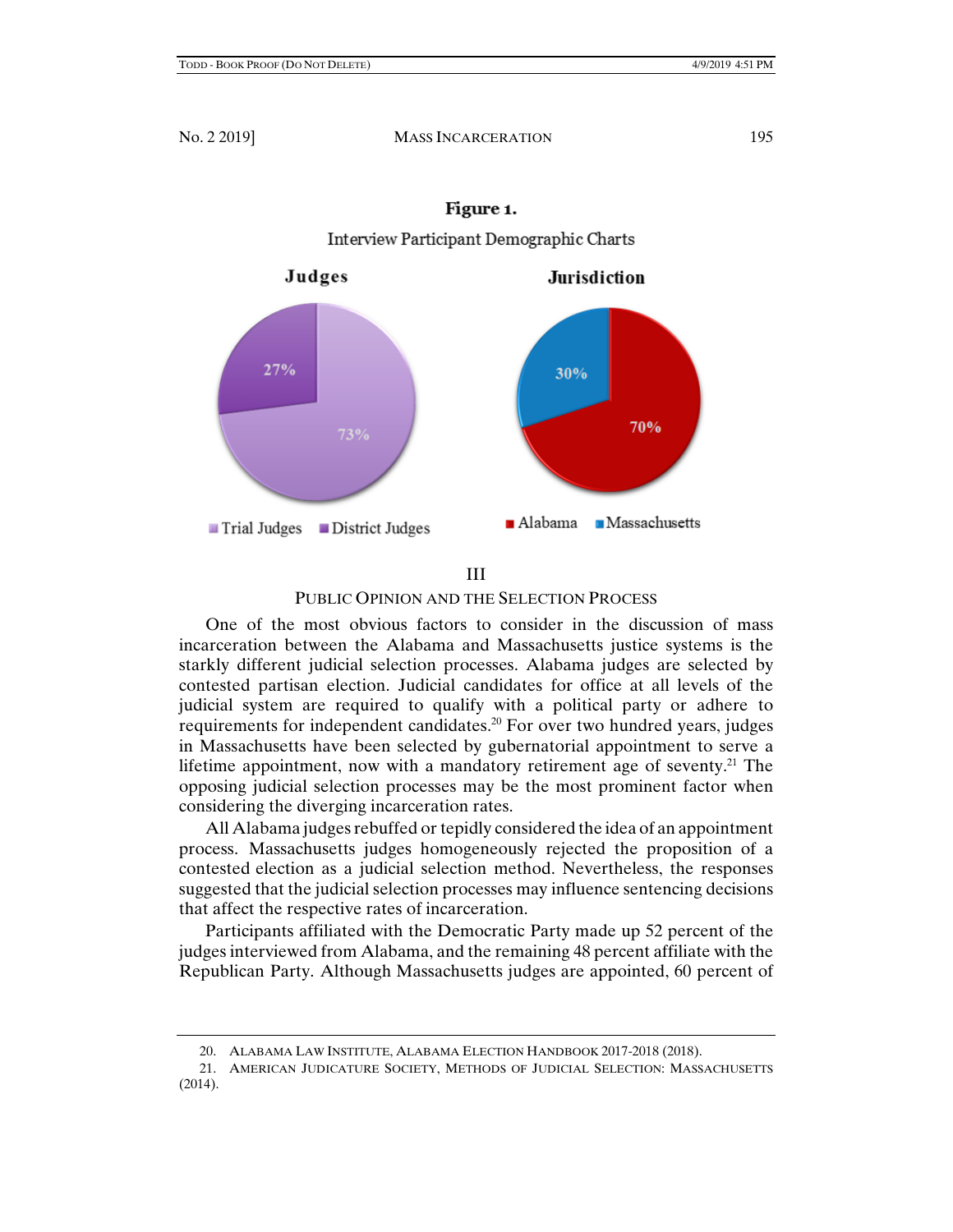the participants in this study were appointed by Republican governors. The remaining 40 percent by Democratic Governors.



# **Figure 2**

## A. The Election

Alabama judges commonly believe that the partisan component of the judicial selection process may negatively influence sentencing decisions and contribute directly to the state's overcrowded prison system.<sup>22</sup> Generally, Alabama judges pointed to the partisan component of the selection process as problematic, or at least concerning, in a state where straight party voting dominates judicial races. One judge summarized this notion stating, "when you're…associated with [a] particular party…it's just not a good visual for the general public…it seems ridiculous on its face to say that you're one or the other when you're supposed to be totally unbiased." Described in religious terms by another judge, "judges should be non-denominational." The significance of this acknowledgement relates directly to judicial attitudes among Alabama judges about sentencing practices. Although expressed objectively, most Alabama judges believed that "there is some correlation between" the judicial selection process in Alabama, "how [judges] impose punishment," and Alabama's prison population. Democratic judges inferred that their Republican counterparts experience more community pressure to be "tough on crime." One judge candidly described this inference in a distinctly political science context:

[A] judge is going to serve in the community that he's a part of by and large…[I]f that is a more moderate or liberal or conservative community, then typically that judge, will

 22. Michael H. LeRoy, *Do Partisan Elections of Judges Produce Unequal Justice When Courts Review Employment Arbitrations?*, 95 IOWA L. REV. 1569, 1569–1616 (2010).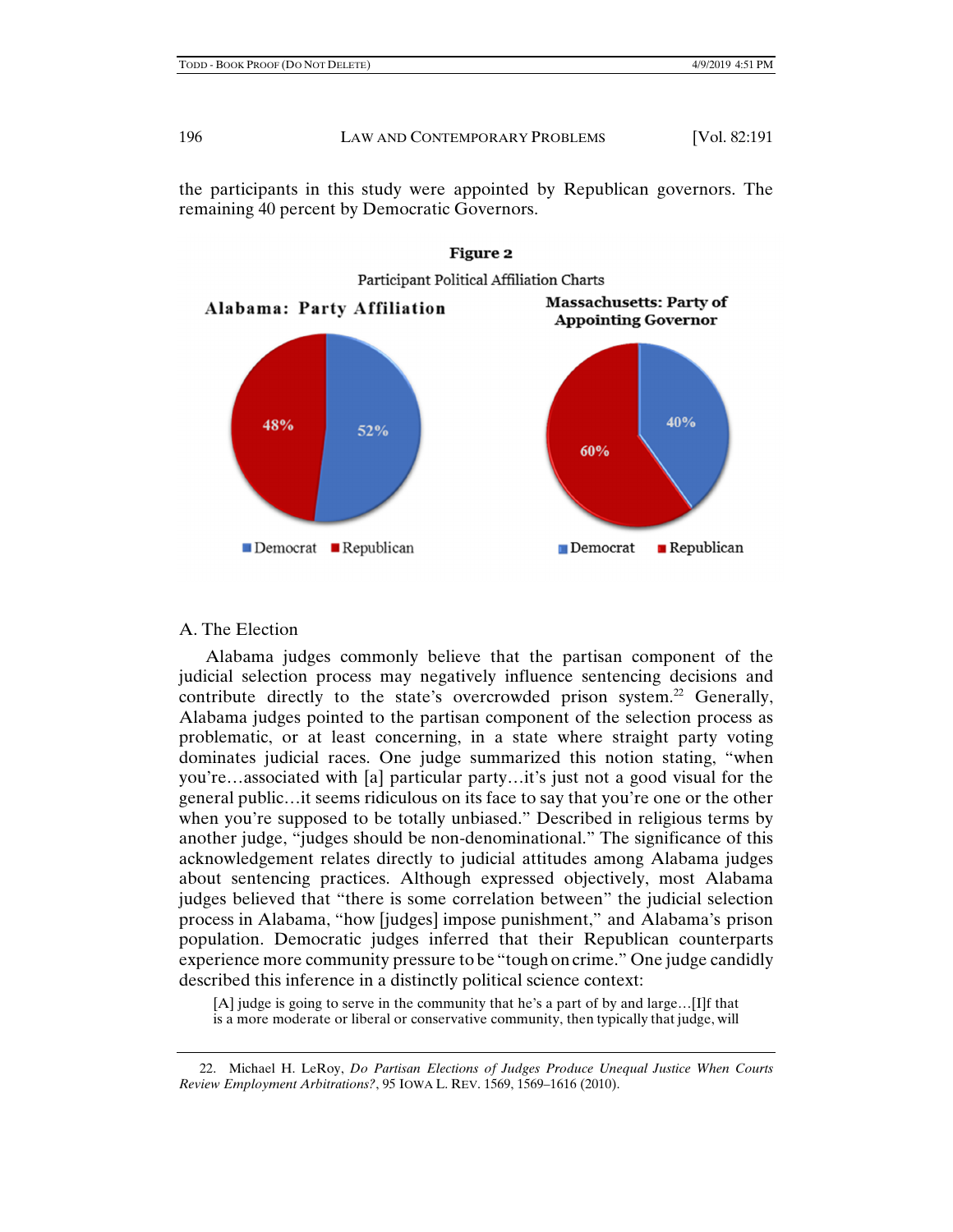serve the needs [of that community]. We don't have our own goal; we have to serve the goals of our constituents. Judges are [required] by law as far as what they can do, but for the most part they are serving the people of that community. So, you have to sort of acquiesce in a sense to what that community needs and what they want you to do as an elected official.

In affirming this point, there were repeated references to fears of special interest groups running "Willie Horton" political advertisements. The premise of the "Willie Horton" ad, ironically based on a Massachusetts case, centers on a judge releasing an offender from custody who then commits a heinous crime after release. In summary, one judge explained:

In six years [judges] stand for reelection and some lawyer out there decides…to say…he is soft on crime...she's talking about rehabilitating somebody who's a rapist, who's a murderer, who's a robber, you know. So, if you note that in the back of your head and you know that another lawyer could use that in a campaign…you're going to be a little bit more cautious about that. May not be quite as ambitious…If I lose the election, then, you know, I don't have a platform at all to try to help, educate the community, educate other lawyers, judges [or] the legislature as to what needs to be done in this criminal justice system.

Although Alabama judges acknowledge that there is likely a correlation between the role of a judge as a partisan political figure and the overcrowded prisons in Alabama, the judges unanimously expressed contentment with some form of an election process. Each judge was generally "opposed to appoint[ing] judges" citing perceived hindrances to minorities and socio-economically disadvantaged Whites being appointed by a governor. Therefore, most Alabama judges believe that the selection of judges is "within the province of the people." However, there was a consensus among Alabama judges that partisanship and the public demand for tough-on-crime punishment probably influence sentencing decisions and thereby contribute to incarceration rates.

## B. The Appointment

Under Massachusetts law, "[a]ll judicial officers . . . shall be nominated and appointed by the governor, by and with the advice and consent of the council."23 In 1975 a formalized merit-based selection process was created for the appointment of judges.24 Massachusetts judges unanimously and enthusiastically touted the judicial appointment process. The judges attribute the quality of the Massachusetts judiciary to the rigors of the merit selection process. The judges expressed in varying degrees an aversion to the idea of judicial elections. Most judges believe that the judicial appointment process insulates them from the political pressures associated with answering to an electorate, "no one can either implicitly or explicitly threatened you with your job". Likewise, Massachusetts judges describe an independence that allows them to exercise judicial discretion without fear of electoral retribution with respect to sentencing decisions.

 <sup>23.</sup> MASS CONST. ch. 2, art. IX.

 <sup>24.</sup> Martin W. Healy, *A Guide to the Massachusetts Judicial Selection Process: The Making of a Judge*, MASSACHUSETTS BAR ASSOCIATION (2015), https://www.massbar.org/docs/defaultsource/advocacy/mjsp-3-ed.pdf?sfvrsn=2 [https://perma.cc/7M2Y-9PQ6].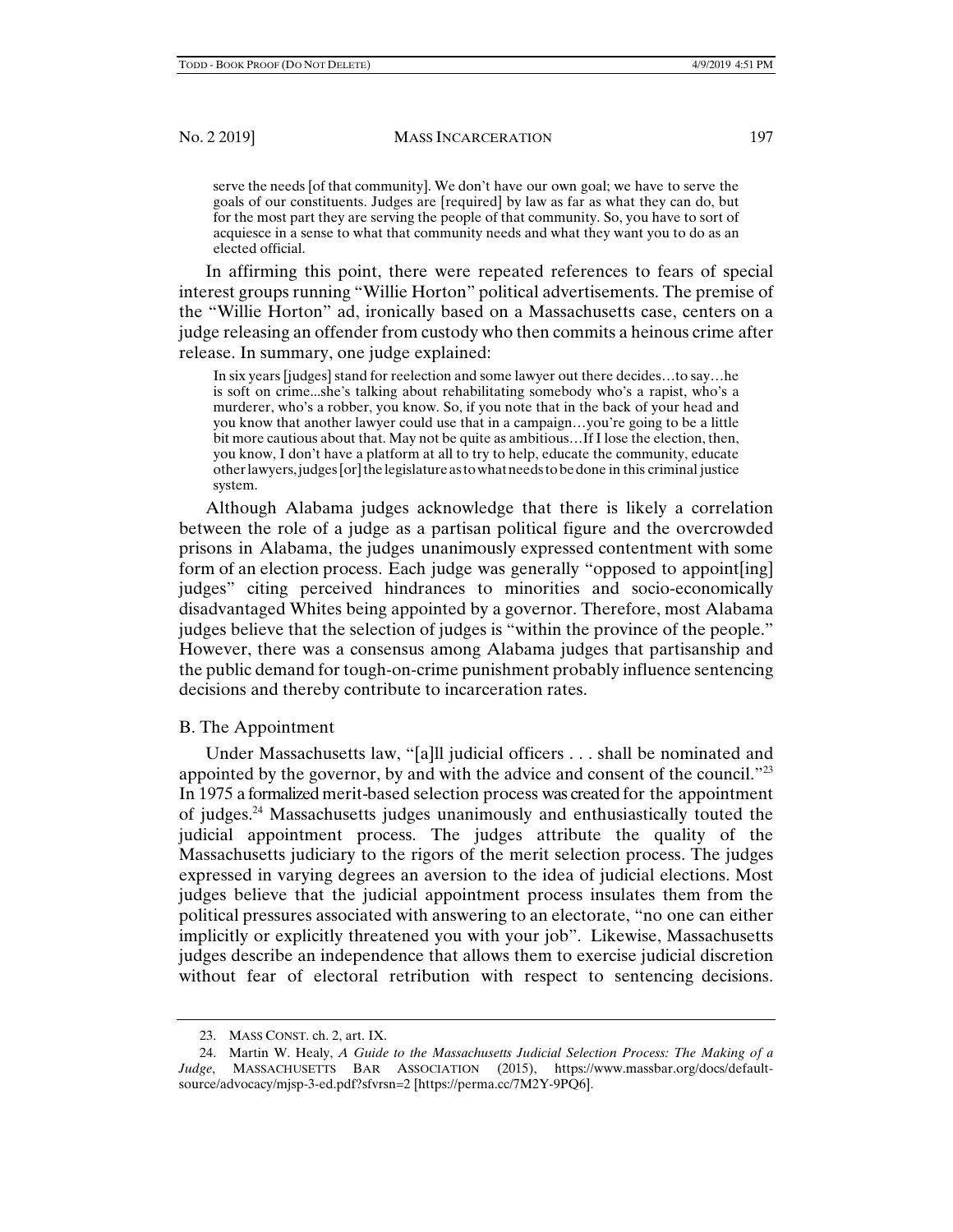"Massachusetts judges are very proud and feel very strongly that the [merit selection process] gives us the opportunity to be independent [and] true to the law without worrying about public clamor." There was an overwhelming presumption among Massachusetts judges that the gubernatorial appointment process insulates the judiciary from political considerations that may influence sentencing decisions, which corresponds with decreasing incarceration rates.

#### IV

#### RACE AND SOCIOECONOMICS

In addition to variances in judicial selection, considerations of race and socioeconomics are also routinely debated in the context of mass incarceration. Theoretically, neither race nor socio-economics should affect sentencing in a blind justice system. But the responses given by the judges suggested that these factors are considered in sentencing decisions at least in the margins and where judges have discretion.

It is well settled that racial minorities, especially African Americans and people of Latino descent are incarcerated at higher rates than Whites.25 According to the United States Census Bureau, in 2017 13.3 percent of the American population identified as African American; 17.8 percent identified as Hispanic or Latino and 61 percent identified as White only. However, in July of 2018, African Americans made up almost 40 percent of the total prison population.26 In examining criminal justice reform in this context, there was consensus among judges in both jurisdictions that "disparit[ies] in sentencing" serve as a primary contributor to mass incarceration. Therefore, reducing "racial disparities in sentencing" was deemed an indispensable aim in reforming the criminal justice system and reducing incarceration rates. Nationally, opposing factions cite varying economic, social or political rationales in support of criminal justice reform and the need for reduced incarceration rates. $27$ 

The bi-partisan debate relating to mass incarceration has been fueled to some degree by the growing opioid crisis in the U.S. $^{28}$  There was a presumption among the judges that the exercise of judicial discretion in sentencing should not be "influenced by a person's race, economic status or the implicit bias of the judges." The criminal justice system should be "blind to race and other extraneous" considerations. But race was also discussed in direct relation to the government and public efforts to reform the criminal justice system in response to this crisis. In summarizing a viewpoint shared by others, one judge explicitly associated the

 <sup>25.</sup> Ashley Nellis, *The Color of Justice: Racial and Ethnic Disparity in State Prisons*, THE SENTENCING PROJECT (June 2016), https://www.senencingproject.org/wp-content/uploads/2016/06/The-Color-of-Justice-Racial-and-Ethnic-Disparity-in-State-Prisons.pdf [https://perma.cc/6KM9-CN8Y].

 <sup>26.</sup> FEDERAL BUREAU OF PRISONS, INMATE RACE STATISTICS (2018).

 <sup>27.</sup> Cameron Smith, *We Need Better Solutions than 'Big Government' Incarceration*, AL.COM (Mar. 16, 2017), http://www.al.com/opinion/index.ssf/2017/03/we\_can\_do\_better\_than\_the\_big.html [https://perma.cc/6A44-BM3H].

 <sup>28.</sup> James G. Hodge et al., *Redefining Public Health Emergencies: The Opioid Epidemic*," 58 JURIMETRICS J. 1, 1–17 (2017).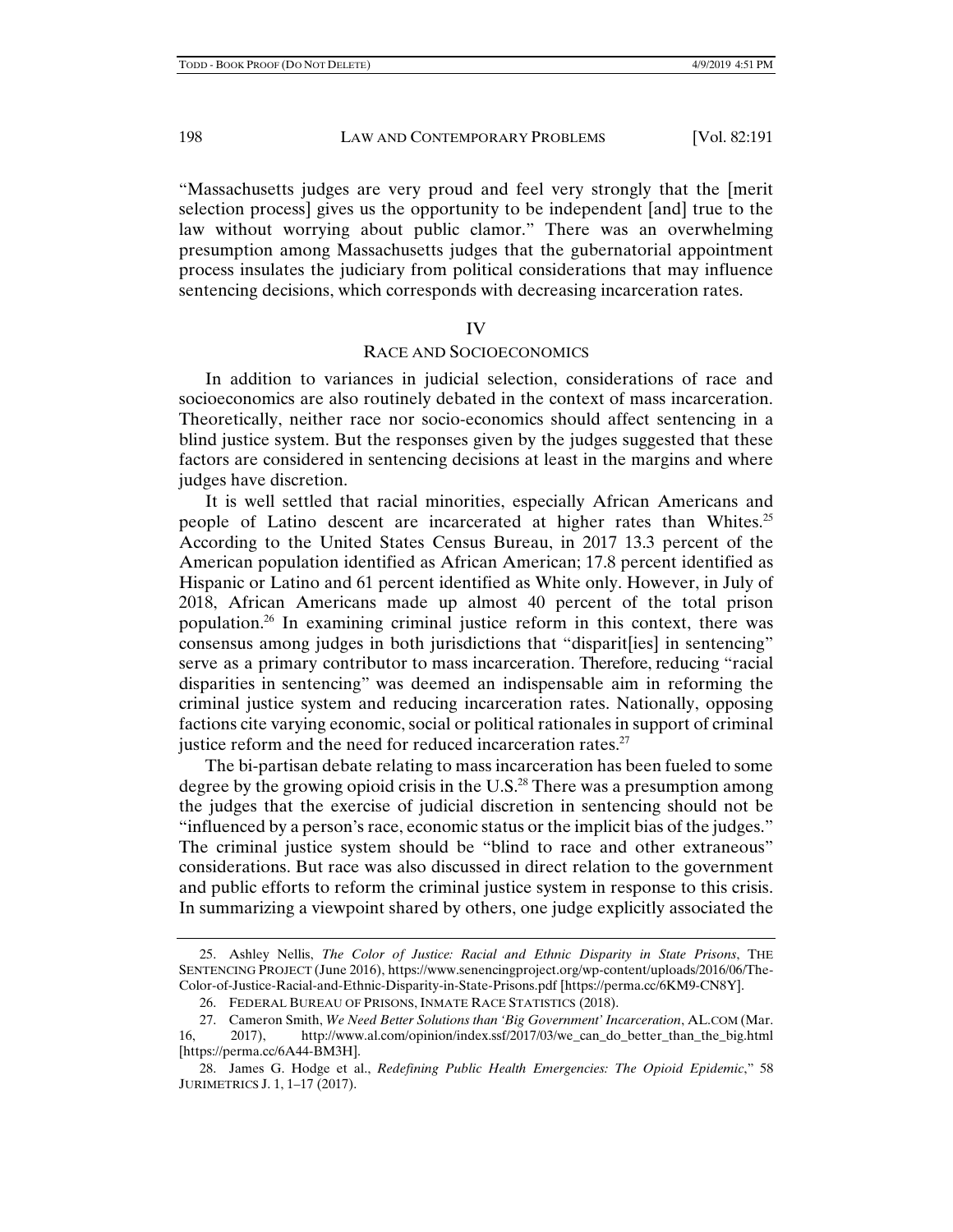legislative efforts to combat opioids with the drug epidemic now becoming a "White problem." This viewpoint centers on the crack epidemic, which disproportionately affected the African American community in the early 1980's and 1990's, when defendants charged with crack related offenses "were getting some long sentences." Another judge explained, "[o]nce [drugs] became a white problem . . . we weren't just locking people up to solve the problem." Disparate enrollment in deferred sentencing programs was also cited in relation to race and sentencing practices. A sampling of Massachusetts Drug Court programs revealed that 87 percent of Drug Court participants were White, even when the court is in a predominately African American community.<sup>29</sup> According to one Massachusetts judge, "There's a lack of diversity in our drug courts . . . that's tough for people to . . . take a real look at the issue of race[.]"

In addition to racial disparities, each judge referred in varying ways to "a direct relation with poverty and crime."30 According to the United States Census Bureau, the median income in Alabama is \$44,758.00, and educational attainment is below the national average. Correspondingly, Alabama has one of the highest violent crime rates in the United States.<sup>31</sup> Conversely, the median income in Massachusetts is \$70,954.00, and educational attainment is above the national average.<sup>32</sup> Likewise, Massachusetts has an average or below average crime rate.<sup>33</sup> Relating to race, judicial decision making may be influenced to some degree by the reality that "judges bring their own experiences with them." In considering matters of race and socio-economics in the context of judicial attitudes about criminal justice reform, one judge candidly explained:

[Y]our personal life experiences are [your] teacher and if you have never been around groups of people less fortunate than yourself or you have never even had the opportunity to experience groups of people less fortunate than yourself, then you are shaped…that's your world. I think it's hard for people to understand folk less fortunate than them. Most of the time the only interaction [judges] have with people of color or people who are less fortunate than them are in these jobs and it's just hard for them to care about criminal justice reform.

#### V

#### OBSTRUCTIVE LEGISLATION

While judges are authorized to exercise some discretion in sentencing, the discretion is not unconstrained. It has long been concluded that the mass

 33. FEDERAL BUREAU OF INVESTIGATION, UNIFORM CRIME REPORTING STATISTICS, 2016 (2019).

 <sup>29.</sup> Shira Schoenburg, *Participants in Massachusetts' Drug Courts are Overwhelmingly White*, MASSLIVE (Apr. 20, 2016), http://www.masslive.com/politics/index.ssf/2016/04/participants\_in\_ massachusetts.html [https://perma.cc/8E3D-X8JJ].

 <sup>30.</sup> Stephanie Hong, *Say Her Name: The Black Woman and Incarceration*, 19 GEO. J. GENDER & L. 619, 627 (2018).

 <sup>31.</sup> Leada Gore, *Alabama's Place on the List of Most Dangerous States*, AL.COM (Nov. 15, 2018), https://www.al.com/news/2018/11/alabamas-place-on-the-list-of-most-dangerous-states.html [https://perma.cc/7H7W-943K].

 <sup>32.</sup> UNITED STATES CENSUS BUREAU, MASSACHUSETTS: QUICK FACTS (2018).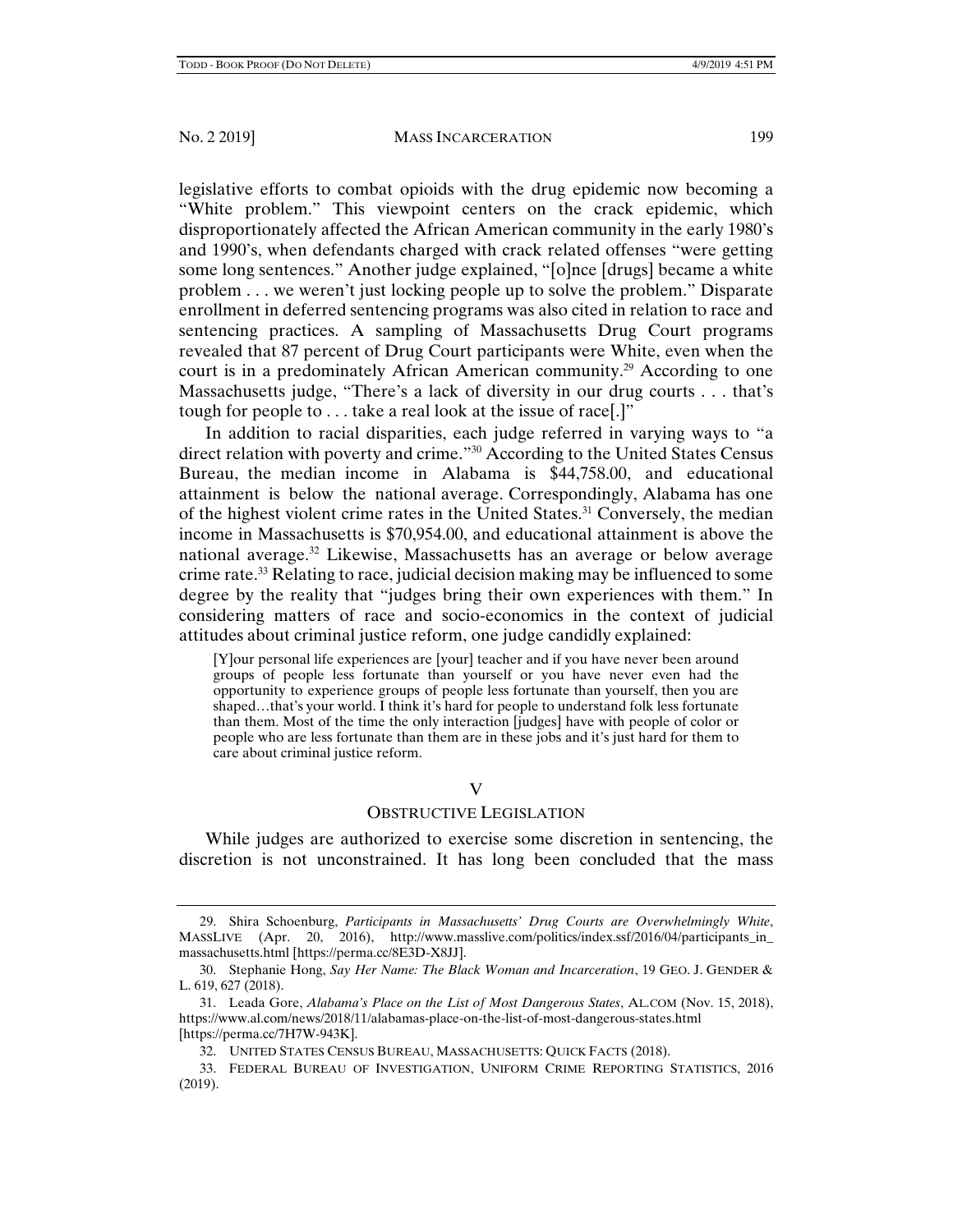incarceration phenomena in the United States occurred as a direct result of the pivot from a rehabilitative criminal justice system to a retributive, draconian criminal justice system.34 Even a glancing analysis of mass incarceration in all fifty states confirms incarceration rates higher than those of countries and territories internationally condemned as human rights violators.<sup>35</sup> The retributive policies of the 1990's War on Drugs and its offshoots placed federal and state legislative "tough on crime" mandates primarily on judges, especially state judges. $36$ 

#### A. Tough-on-Crime

Mandatory minimum sentencing guidelines have become the most prominently scrutinized tough-on-crime mandate, and widely credited for exponential increases in incarceration rates. Under the mandatory minimum sentencing structure, judges have no discretion in the minimum prison sentence imposed for certain crimes. Judges in both jurisdictions unanimously attributed high prison incarceration rates in significant part to tough on crime mandates. "Some judges are of the view that if not for that mandatory minimum, they might come up with a different sentence that might be more appropriate for the particular offender." Mandatory minimum sentencing was perceived among judges in both jurisdictions as a practical obstruction to effective sentencing strategies. Mandatory minimum sentencing was described by one judge as "shift[ing] discretion from the judge to the prosecutor." The judges intuitively used low level drug crimes as the foremost example of the negative impact on prison populations caused by mandatory minimum sentencing. In discussing this universal frustration with the adverse effects of mandatory minimum sentencing, one judge explained:

"We first […] have to decide what we're going do. Are we going to treat everybody as if they are a dangerous major drug dealer? Are we going to carve out for those persons who are addicted. Who are as much a victim of the drug? Are we going to incarcerate them for the duration of their life as we would a major dangerous [offender]?

On this point, there was consensus that mandatory minimum sentencing related to drug offenses, mental illness, and "spin off" crimes creates an unworkable mandate on judges. Reportedly, the divesting of discretion here impedes the judges' ability to tailor sentences to specific circumstances. "It's not going to work . . . unless you tailor it to each person's case individually." In other words, the judges correlate mandatory minimum sentencing with the inability to effectively address substance abuse and mental health illness in the criminal

 <sup>34.</sup> Albert Alschuler, *The Changing Purposes of Criminal Punishment: A Retrospective on the Past Century and Some Thoughts About the Next*, 70 U. CHI. L. REV. 1, 1–22 (2003); Mark R. Fondacaro, *The Rebirth of Rehabilitation in Juvenile and Criminal Justice: New Wine in New Bottles*, 41 OHIO N.U. L. REV. 697, 697–726 (2015).

 <sup>35.</sup> Wagner & Walsh, *supra* note 4; New York Times Editorial Board, *Justice Reform in the Deep South*, N. Y. TIMES (May 18, 2015), https://www.nytimes.com/2015/05/18/opinion/justice-reform-in-thedeep-south.html [https://perma.cc/UX7C-Z3K4].

 <sup>36.</sup> William N. Clark, *The Criminalization of America*, 76 THE ALABAMA LAWYER 224, 224–232 (2015).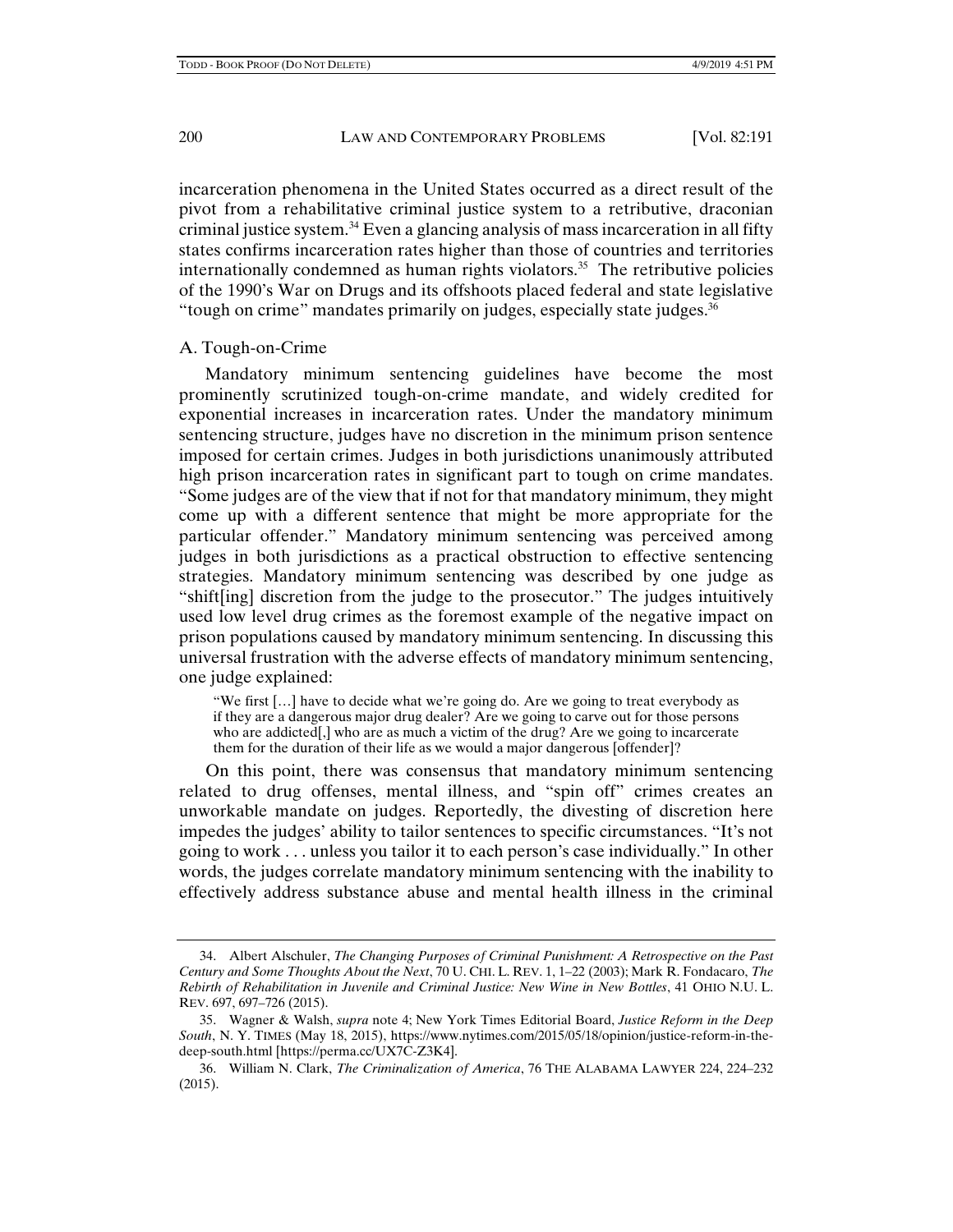justice system. In support of this view another judge stated, "[i]f you look at the population in the prisons…, overwhelming numbers…have either substance abuse or mental illness or both. If you could treat all of that effectively, you could close a lot prisons and prevent a lot of crime."

# B. Judges as Lobbyists

The judges believed good a legislative-judicial relationship to be critical in the creation of legislation that allows them to use their discretion "to help people." The judges collectively acknowledged a subjective role in criminal justice reform and reducing incarceration rates. One of the many judges who addressed this point affirmed that "[W]e can put a face to it. We see it day in, day out. We see individuals. We see the lives that have been destroyed…victims, defendants and their families. So . . . it's personal." Both Alabama and Massachusetts legislatures have recently passed measures to address mass incarceration and the resulting fiscal and social burdens placed on each prison system. But the legislation passed in each jurisdiction looks different, and so do the legislative-judicial relationships.37

Every judge identified the legislature as having primary responsibility because criminal justice reform primarily "lives within the prerogative of the legislature." This presumption was based on the legislature's power of pen and most importantly purse. But the public's demand for punishment was uniformly identified as the leading influence on legislative decision making and the enactment of retributive mandates, making matters of reform "all politics." When discussing perceived impediments to substantive criminal justice reform, across the board the judges pointed to the political pressure of legislators being labeled "soft on crime." One judge explained that the Nixonian tough-on-crime mandate "plays well with the public and the legislature," encouraging retention of retributive sentencing policies that exponentially increase incarceration rates.

Generally, judges in both jurisdictions optimistically believed that increased awareness among the electorate and legislature would encourage a more dramatic shift away from a "tough on crime" approach toward a more effective "smart on crime" strategy. The process of educating the legislature revealed interesting discussions about the judiciary's interaction with the legislature. Both state and commonwealth cannons of judicial ethics make allowances for judges to engage in discussions with legislators and the public on matters concerning the court. There are no statutory or ethical constraints on judges initiating contact with the legislature to discuss topics relating to sentencing and criminal justice reform generally. But the strategies exercised in the jurisdictions are starkly different, as is the resulting criminal justice legislation that directly correlates with mass incarceration rates.

Alabama judges described an unorganized hodgepodge of methods used to influence legislators. The kaleidoscope of methods included direct contact with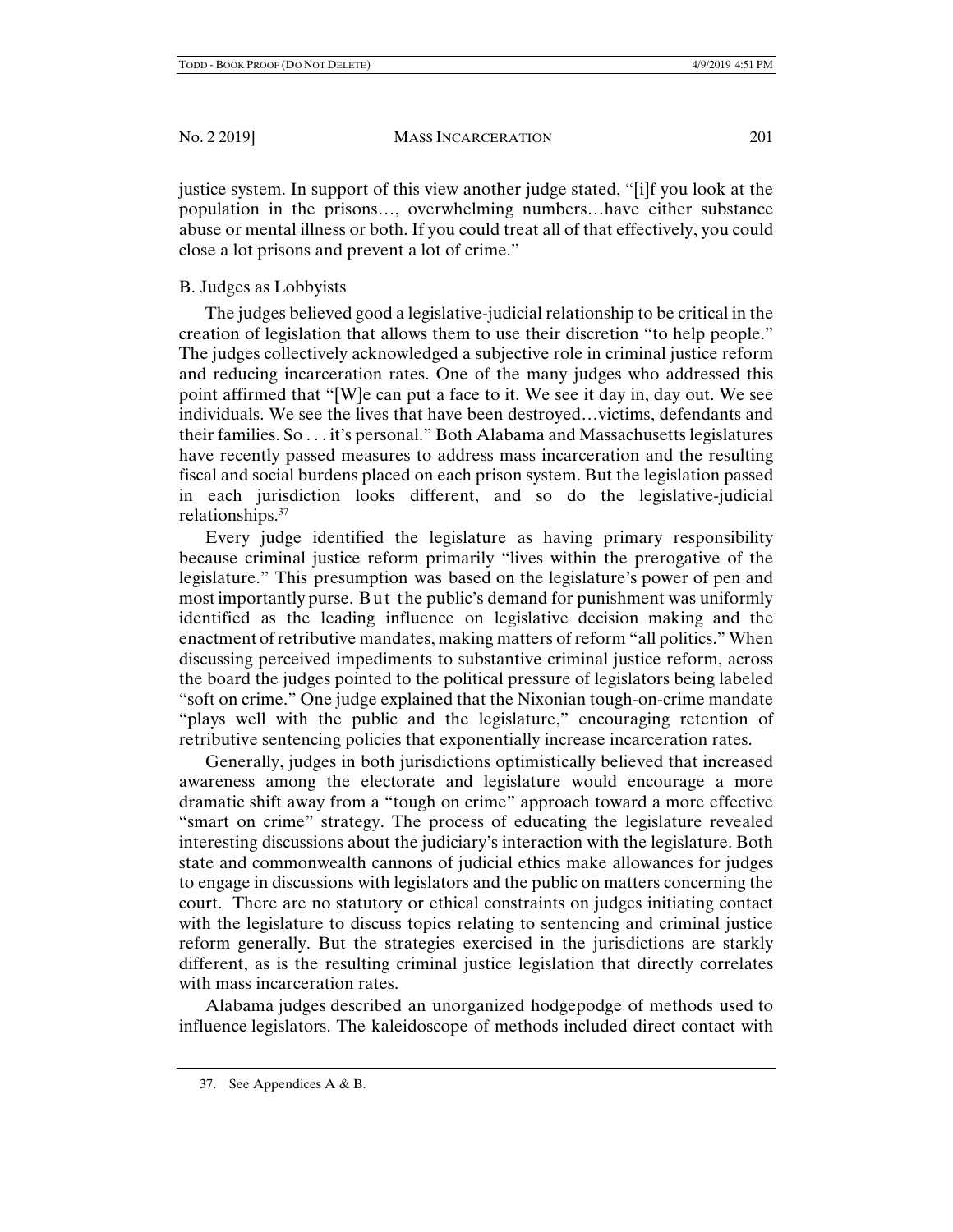respective legislators, submission of opinion editorials, lobbyists retained by the circuit and district judges' associations, communications by way of the presiding judges of each circuit, and direct appeals to the community through public discourse and presentations. There was no consensus among Alabama judges on the effectiveness of any one method or combination of methods employed to educate lawmakers. Alabama judges, in stark contrast to their commonwealth counterparts, described historic and contemporary conflicts in legislature-judicial branch relations that have created an "indifference toward the judiciary." Despite an unbridled ability to communicate with legislators, Alabama judges generally believed that input from the judiciary was not adequately considered in the most recent criminal justice reform legislation. In affirming this point one judge explained, "In order for us to get our prison populations down or criminal justice reform, if that is important to our state, we've all got to talk." Another judge explained, "We need to look at evidence based practices as a basis for the way we do the reform." But the consensus among Alabama judges was that there is "a disconnect between the legislature and the judicial branch." Alabama judges universally acknowledged problems with the disjointed legislature-judiciary communication processes, coupled with inherent political considerations. There was agreement among Alabama judges that critical judicial input in the criminal justice legislative process has been impeded. As a result, Alabama judges describe criminal justice policies that "play[] well with the public," but may not adequately reduce the state's prison population.

Although Massachusetts judges are permitted to individually communicate with legislative officials, most did not find such a proposition necessary and gave great deference to "tradition." There was a clear aversion among Massachusetts judges to individually engage legislators, telegraphing a rank and file mindset in this regard. One Massachusetts judge explained the universal commonwealth sentiment stating, "I've just never felt comfortable in our role of addressing the legislature . . . So we try to let the chiefs of the departments along with the chief of the appeals court and the chief of the [Supreme Judicial Court] do the speaking for us." Each Massachusetts judge described a positive relationship between the legislature and judiciary. Although there has been "some fluctuation" there has been a positive "consistency" with legislature-judiciary relations. Overall, Massachusetts judges believe that "there's a lot of respect for the judiciary and that "historically there's no animosity between branches." The reported amicability between these branches of government may be attributed in part to the regulated interbranch communication system. Collectively, Massachusetts judges perceived the judiciary to be a respected branch of government. In support of this belief one Massachusetts judge explained that "the legislature has tried to be very cooperative with us and responsive . . . I think they have[.]" The judiciary reportedly had a significant role in the debate and drafting of the commonwealth's most recent criminal justice reform legislation. Supreme Judicial Court leaders served as key advisors and liaisons throughout the process. The judiciary worked with the Governor, and legislative leaders to introduce legislation based on a comprehensive study of the Massachusetts Court System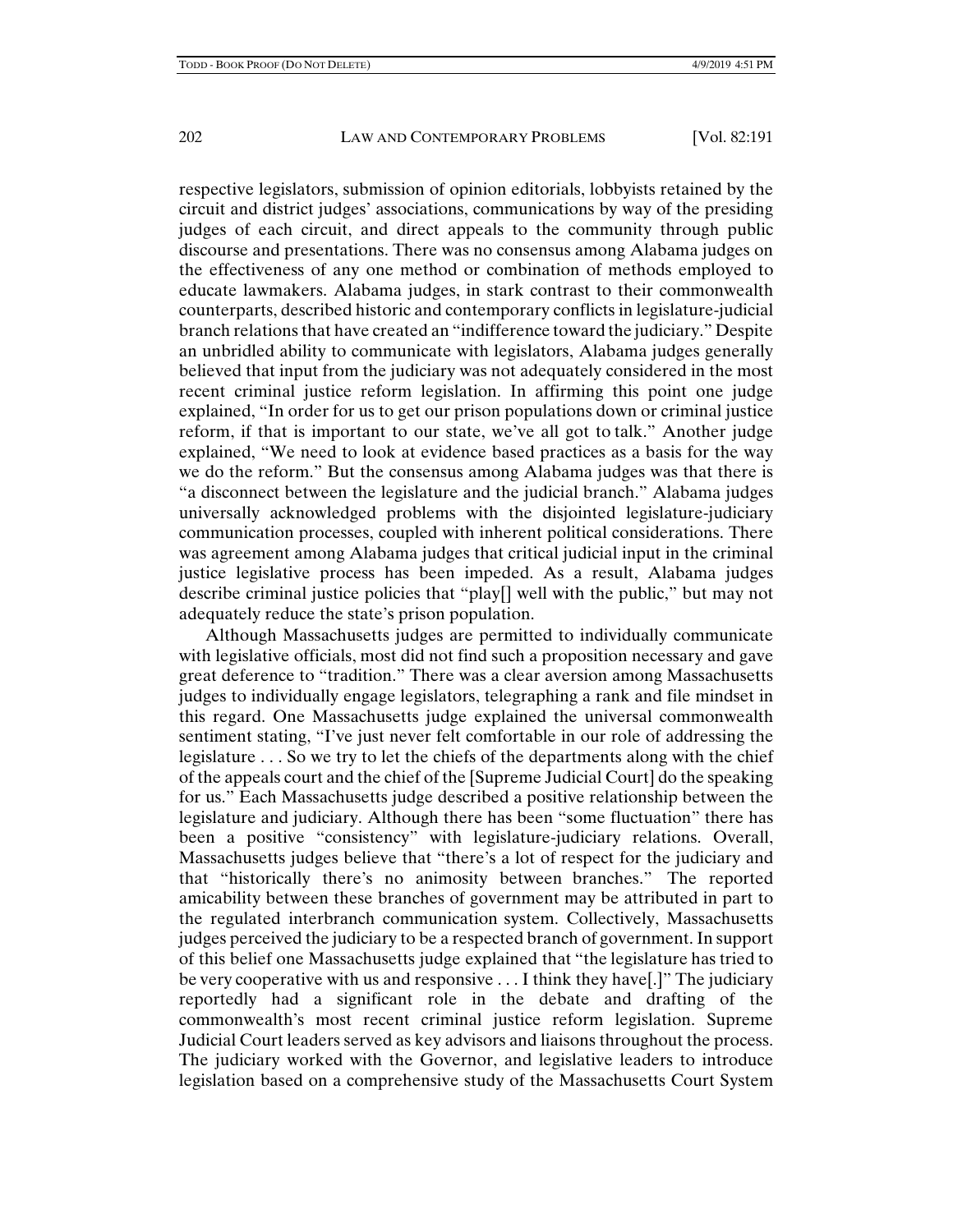conducted by the Council on State Governments. In affirming this point one judge explained, "Our chief justice of the supreme judicial court has been quite outspoken about proposing changes in law that would give judges more discretion about sentencing [and] make sentencing more evidence based." Massachusetts judges described the judiciary as a non-partisan, respected and coequal branch of government that utilizes a uniformed communication system to sustain positive legislature-judiciary relations. This perception corresponds with the judiciary's prominent role as a participant in drafting criminal justice reform legislation that may prove to effectively reduce incarceration rates.

#### VI

#### JUDICIAL TRAINING

Perhaps surprisingly, another factor that may affect sentencing decisions among the judges is the training that they receive after taking the bench. Here, there was a striking difference between Alabama and Massachusetts judges in relation to sentencing decisions and continued judicial education. In both jurisdictions, judges who reportedly practiced "little criminal law," if any, prior to becoming a judge discussed the learning curve in this new area of substantive law and the importance of judicial education. But, judges with substantial criminal law experience also considered judicial training vital for judges to "know what to do." Here deviating practices surfaced creating an interesting consideration in the analysis of mass incarceration and sentencing decisions.

Newly elected judges in Alabama may electively participate in a state sponsored orientation that typically commences over a two to five-day period. These judges are also encouraged to attend the two-week general jurisdiction course at the National Judicial College. The state pays the expenses for this training through dedicated funds and scholarships. As announced in 2013, all other judges are exempt from continuing judicial education requirements.38 One judge explained that training is "not mandatory [in Alabama] because they can't afford to pay for us to go. So, it's limited." Nevertheless, the Administrative Office of Courts in collaboration with the judicial program committee coordinates most of the elective in-state training opportunities for judges at the semi-annual state judicial conference. Over the years, Alabama prison reform has occupied a vast space in judicial training discussions. But, according to a conference presenter, some judges may have been "overwhelmed" by the topic. So, "very little criminal law" was offered at recent trainings. As a result, concern was expressed that judges are not receiving training on proper application of criminal laws especially relating to sentencing. In expressing this view, one Alabama judge opined,

We're called upon to handle issues of life and death and there is no mandatory training…for [ ] judges. [T]here should be mandatory training for us. But even if it's not mandatory, I think most good judges want training and we can't even get it. I don't even

 <sup>38.</sup> This information came from a set of emails sent at the author's request to the director for judicial training at the Alabama Administrative Office of Courts.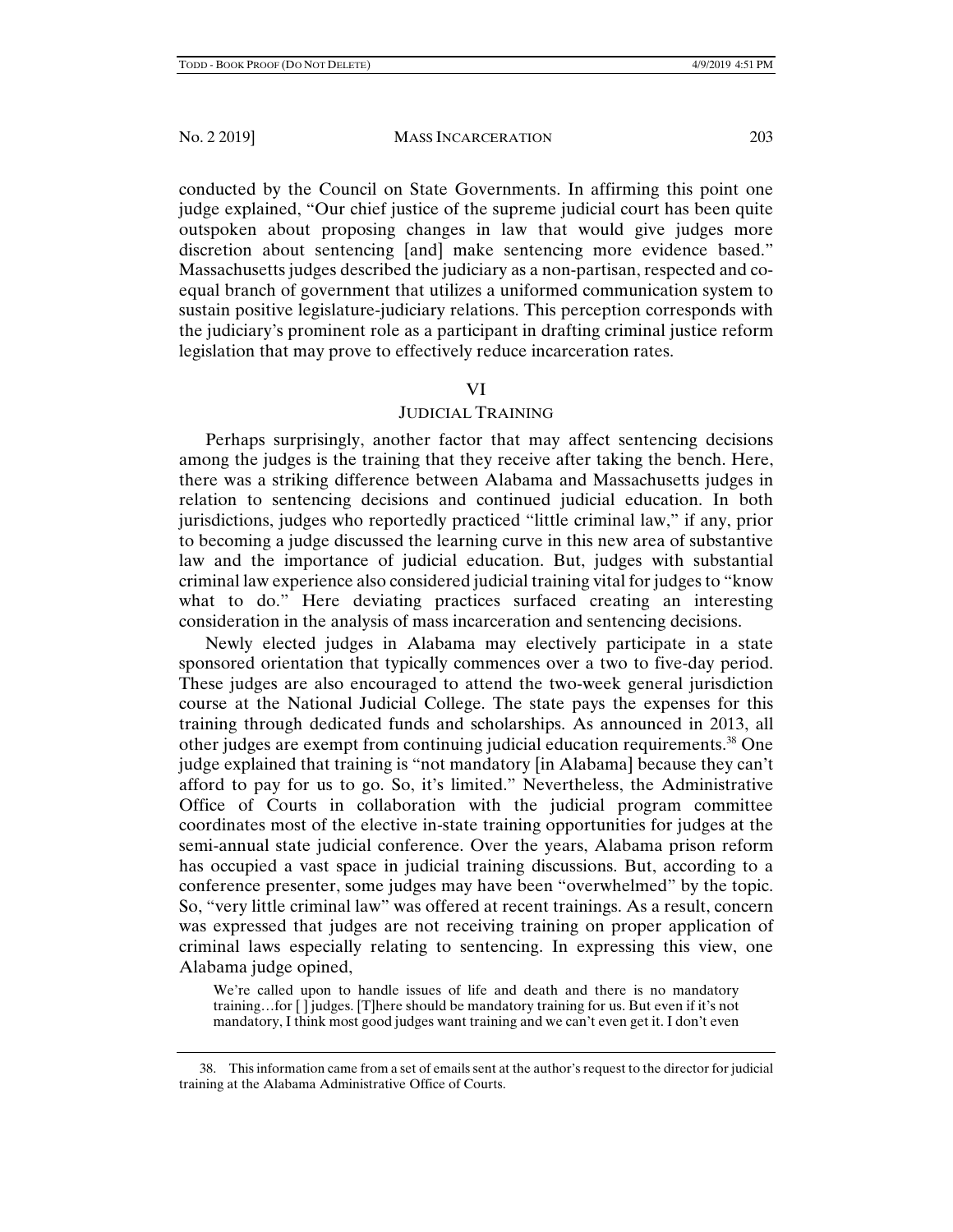think we would need to rewrite laws if we just had adequate training…yearly judicial training, but good judicial training, not training that is led by a judge just because he has been a judge for 25 years. I mean, good judicial training.

Another judge explained,

The state overall does the best that they can do[.] There's just so many complexities that they really can't educate you on everything…We do a pretty good job. Could we do better? Yes, we could always do a better...but maybe it's up to the department of corrections to say, hey, we're overcrowded. We've got these other options for sentencing…Responsibility rests with a number of individuals.

There was little mention of training opportunities outside of the biannual state judicial conference and the general jurisdiction course at the National Judicial College. Overall, state sponsored training for judges was believed to be important for fundamental understanding, accurate implementation of criminal laws and sentencing practices that avoid exacerbating incarceration rates.

In contrast, judicial training in Massachusetts is a combined mandatory and elective system. Training for new commonwealth judges includes a two-year curriculum that focuses on mentorship, orientation, and in-class presentations on relevant subject matter.<sup>39</sup> One Massachusetts judge commended the training, stating, "I didn't realize as a lawyer that there was that sort of collegiality and support among the judges and that's impressed the heck out of me." Senior Massachusetts judges attend elective and mandatory "regional meetings like four times a year" organized by the judicial leadership. Training on specific subjects such as race and implicit bias have been made mandatory for all Massachusetts judges. Expenses for judicial training are funded by the state. Additional judicial training is offered at the Flaschner Institute, a center established for educating commonwealth and federal judges in Massachusetts offering more than thirtyfive training opportunities on different areas of substantive law and specialized subject matters throughout the year. In addition to judicial training, the Massachusetts Superior Court leadership collaborated efforts between the judiciary, prosecutors, defense counsel, the legal academy and the legislature to study and develop evidence-based practices for the trial court. In 2016, the Massachusetts Superior Court published *Best Practices for Individualized Evidence-Based Sentencing*. The Best Practices guide provides instruction for superior court judges to identify

[F]actors relevant to the imposition of a committed sentence, to alternatives to a committed sentence, and to supervision upon release…probation, including use of a risk/assessment tool to determine the level of supervision…identify conditions of probation that…decrease recidivism; and…probation violations, to ensure that a probationer is held accountable in a timely and proportional manner.<sup>40</sup>

The Best Practices guide was well received among superior court judges, Eepecially those with "very little criminal law" experience prior to taking the

 <sup>39.</sup> The information was provided in the 2017 *Judicial Education in the Trial Court* inter-court memorandum disseminated by the chief judges. Memorandum from State Trial Court Chief Judges on Judicial Education in the Trial Court (2017) (on file with author).

 <sup>40.</sup> MASSACHUSETTS SUPERIOR COURT, BEST PRACTICES FOR INDIVIDUALIZED EVIDENCE-BASED SENTENCING (2016).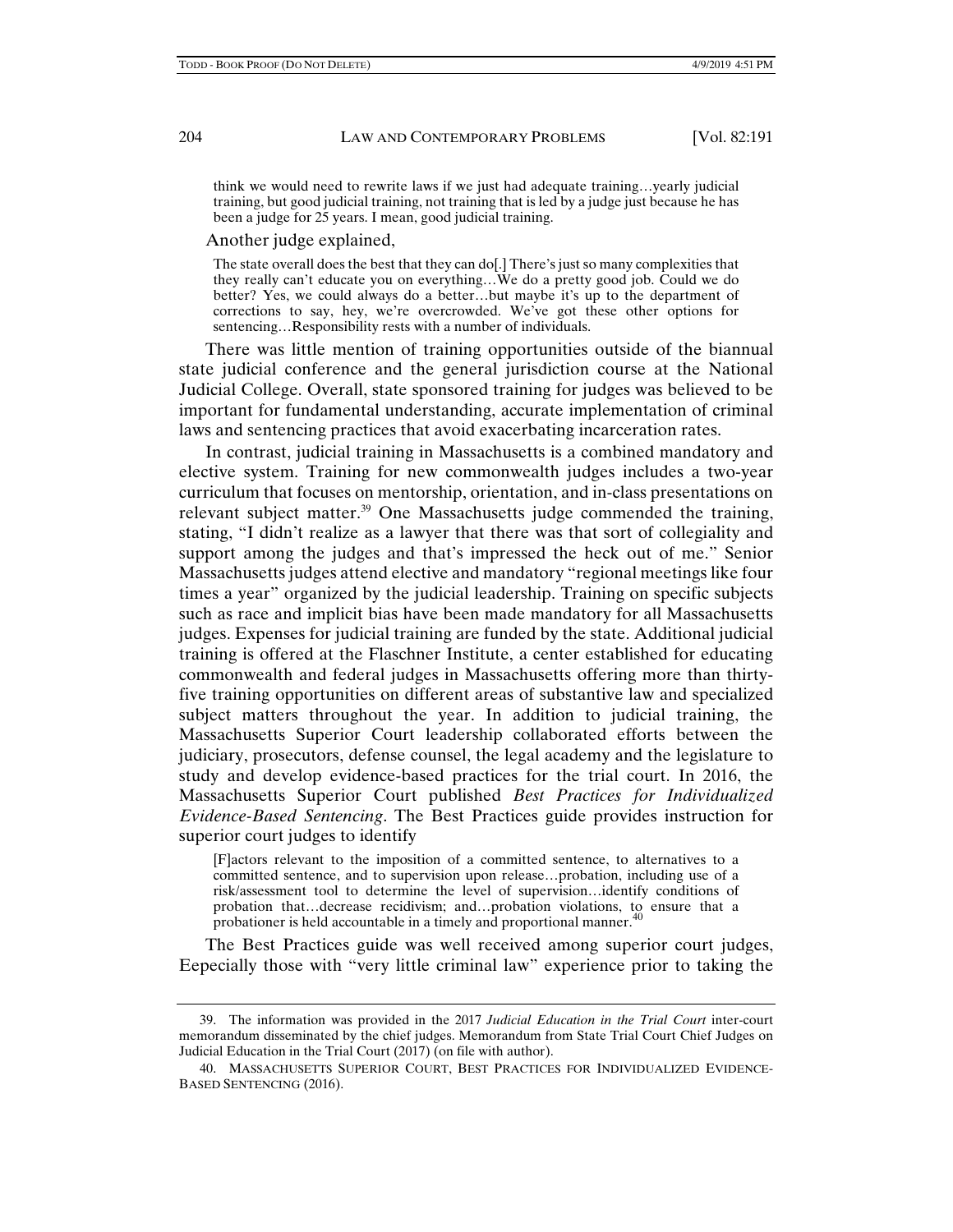bench. They described the guideline as helpful. Many explained that it provides consistent and proportional sentencing practices across the Massachusetts court system. Although this guide is not mandatory, most trial judges find it to be helpful and follow the guideline "closely." For these judges, the Best Practices gives "guidance from people who know what works and what doesn't work" in making effective sentencing decisions and reducing the incarceration rate.

### VII

#### **CONCLUSION**

The plight of mass incarceration has forced opposing policy makers at the federal and state levels to address specific problems like prison overcrowding, albeit for varying philosophical reasons. Conservative-leaning policy makers explain the need for criminal justice reform primarily in terms of economic hardships.<sup>41</sup> Many progressive or liberal-leaning policy makers point to social injuries caused by mass incarceration.<sup>42</sup> However, it is a generally accepted premise across the political spectrum that the current rates of mass incarceration are fiscally unsustainable. In other words, "the public doesn't want to build more prisons, [and the] legislature doesn't have money to build prisons."

As a general premise, it can be concluded from this study that legislative mandates and institutional features may affect judicial discretion in sentencing. The conclusion relates directly to the widely divergent incarceration rates in Alabama and Massachusetts. The study revealed variations in attitudes, practices and policies that judges as actors in the criminal justice system believe to be obstructive to efforts aimed at reducing incarcerations rates. Judges perceive themselves as intermediaries between the criminal justice system and the communities to which most offenders will be returned. Therefore, any genuine effort to effectively reform the criminal justice system and reduce prison populations must include substantive involvement of state judges. Overcrowded prisons have necessitated reform of the criminal justice system. While this study centered on surface level political mandates and institutional features, the study of state judges as participants in the criminal justice system is vastly unchartered territory. Further study of these key actors in the criminal justice system is ripe for original contribution to the literature, and perhaps a missing consideration in the criminal justice and mass incarceration debate.

 <sup>41.</sup> Fondacaro, *supra* note 35.

 <sup>42.</sup> Anne R. Traum, *Mass Incarceration at Sentencing*, 64 HASTINGS L.J. 423, 423–468 (2013).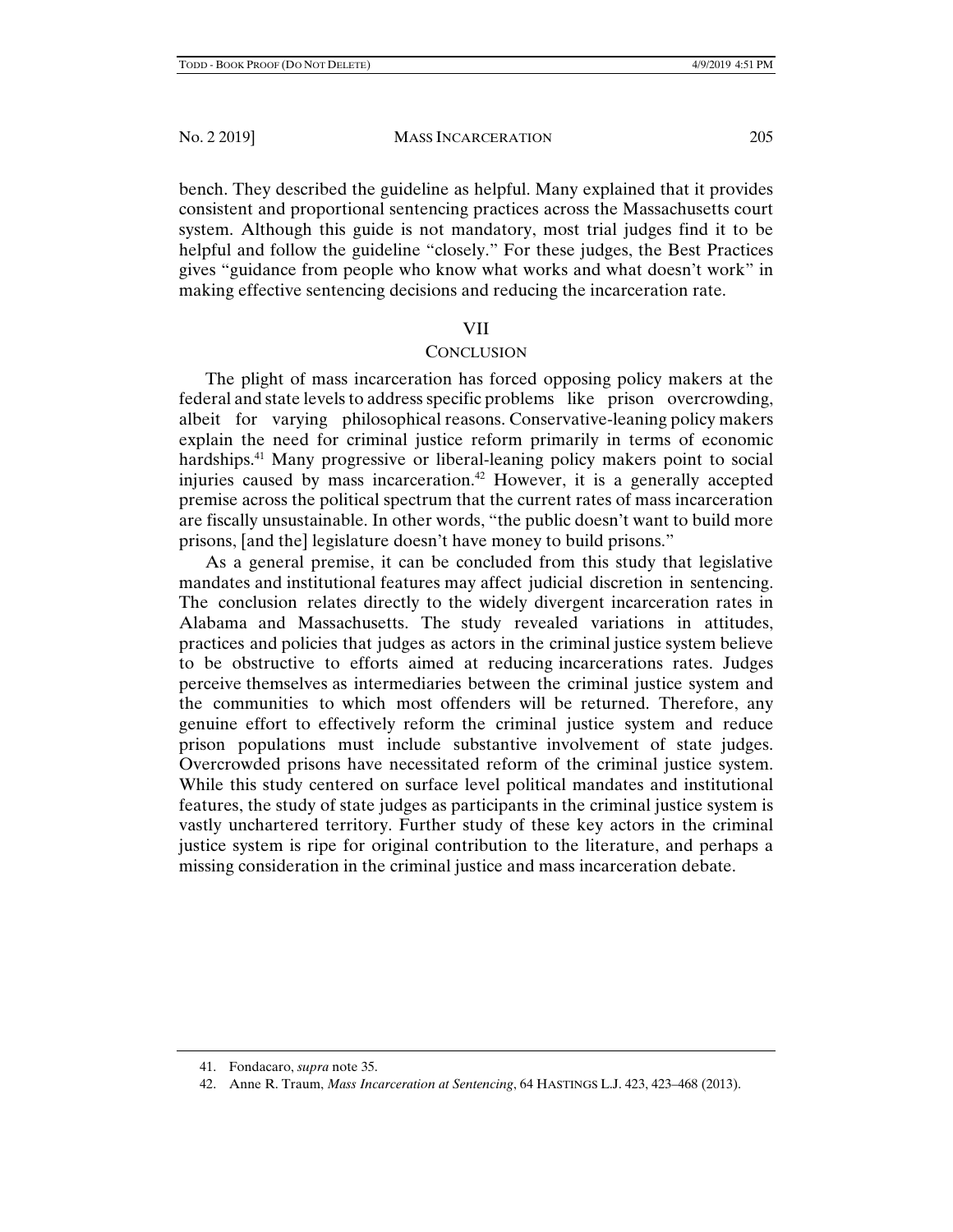# APPENDIX A: RECENT ALABAMA CRIMINAL JUSTICE REFORM LEGISLATION

| 2015                  | Strengthen community-based supervision to reduce                                                              |
|-----------------------|---------------------------------------------------------------------------------------------------------------|
| <b>Criminal</b>       | recidivism.                                                                                                   |
| <b>Justice Reform</b> | Standardize the use of risk and needs assessments to                                                          |
| <b>Council of</b>     | target supervision resources for people who are most                                                          |
| <b>State</b>          | likely to reoffend, and reduce probation and parole                                                           |
| Government            | officers' caseloads by prioritizing intense supervision                                                       |
| <b>Summary of</b>     | for people more likely to reoffend and providing                                                              |
| <b>Al.S.Bill 67</b>   | limited supervision for people less likely to reoffend.                                                       |
|                       | Establish intermediate sanctions to respond to<br>٠                                                           |
|                       | technical violations of probation and parole, and allow                                                       |
|                       | for short jail stays prior to revocation in the range of                                                      |
|                       | possible sanctions.                                                                                           |
|                       |                                                                                                               |
|                       | Improve the quality of Community Corrections<br>٠                                                             |
|                       | Programs (CCPs) by creating a new funding standard                                                            |
|                       | for CCPs that sets appropriation levels based on the<br>degree of implementation of evidence-based practices. |
|                       |                                                                                                               |
|                       | Allow people on supervision who have lost their<br>٠                                                          |
|                       | driver's licenses as a result of their convictions to apply                                                   |
|                       | for a driver's license with limited driving privileges.                                                       |
|                       | Prioritize prison space for violent and dangerous offenders.                                                  |
|                       | Divert people convicted of low-level property and drug                                                        |
|                       | offenses away from prison                                                                                     |
|                       | Create a new Class D felony category for the lowest-                                                          |
|                       | level property and drug offenses, and require sentences                                                       |
|                       | to CCPs instead of prison. Modify the classification of                                                       |
|                       | third degree burglary to a nonviolent offense if an                                                           |
|                       | individual enters an uninhabited, non-domicile building                                                       |
|                       | and no person is encountered while the crime is being                                                         |
|                       | committed.                                                                                                    |
|                       | Respond to serious technical probation and parole                                                             |
|                       | violations with 45-day periods of incarceration followed                                                      |
|                       | by continued supervision.                                                                                     |
|                       | Improve efficiency and transparency of the parole decision-                                                   |
|                       | making process                                                                                                |
|                       | Require the parole board to create structured parole                                                          |
|                       | guidelines, based on current research and best                                                                |
|                       | practices, to ensure consistency in the factors the parole                                                    |
|                       | board considers when determining if a person is ready                                                         |
|                       | for parole.                                                                                                   |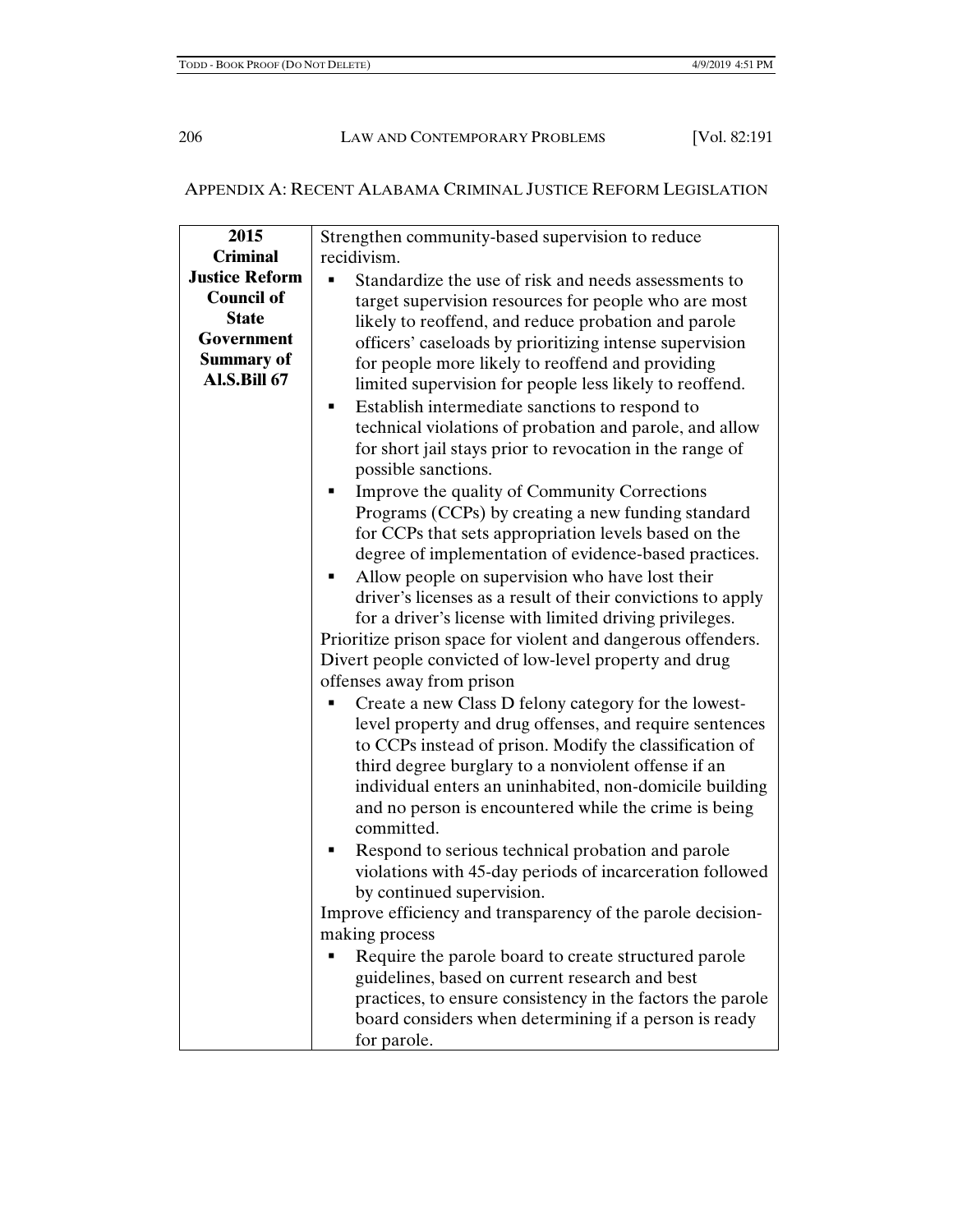| 2017<br><b>Cody Nickel,</b>                 | Mandate that the parole board record and share<br>٠<br>reasons for parole denial with the person who was<br>denied parole, the victims, and the Department of<br>Corrections (DOC).<br>Ensure supervision for everyone upon release from prison,<br>and expand victim notification.<br>Require people convicted of a Class C offense—which<br>includes property, drug, and person offenses — to serve<br>split sentences, which provide a fixed term of<br>incarceration and guarantee a period of supervision<br>after release from prison or jail.<br>Require that people serving a straight prison sentence<br>٠<br>receive a period of supervision upon release.<br>Complete the development of the electronic victim<br>notification system, and expand victim notification<br>regarding releases from prison.<br>Repeal of judicial override allowing a judge to impose the<br>death penalty when a jury has recommended life |
|---------------------------------------------|-------------------------------------------------------------------------------------------------------------------------------------------------------------------------------------------------------------------------------------------------------------------------------------------------------------------------------------------------------------------------------------------------------------------------------------------------------------------------------------------------------------------------------------------------------------------------------------------------------------------------------------------------------------------------------------------------------------------------------------------------------------------------------------------------------------------------------------------------------------------------------------------------------------------------------------|
| <b>Alabama Ends</b><br><b>Death Penalty</b> | imprisonment.                                                                                                                                                                                                                                                                                                                                                                                                                                                                                                                                                                                                                                                                                                                                                                                                                                                                                                                       |
| by Judicial                                 |                                                                                                                                                                                                                                                                                                                                                                                                                                                                                                                                                                                                                                                                                                                                                                                                                                                                                                                                     |
| Override,<br><b>ASSOCIATED</b>              |                                                                                                                                                                                                                                                                                                                                                                                                                                                                                                                                                                                                                                                                                                                                                                                                                                                                                                                                     |
| <b>PRESS</b>                                |                                                                                                                                                                                                                                                                                                                                                                                                                                                                                                                                                                                                                                                                                                                                                                                                                                                                                                                                     |
| 2018                                        | Increased prison funding by additional \$85 million for the                                                                                                                                                                                                                                                                                                                                                                                                                                                                                                                                                                                                                                                                                                                                                                                                                                                                         |
| A Look at                                   | state prison system over the next two years.                                                                                                                                                                                                                                                                                                                                                                                                                                                                                                                                                                                                                                                                                                                                                                                                                                                                                        |
| <b>What Passed</b>                          | Nitrogen Execution Bill allows the condemned to choose                                                                                                                                                                                                                                                                                                                                                                                                                                                                                                                                                                                                                                                                                                                                                                                                                                                                              |
| in the<br><b>Alabama</b>                    | execution by nitrogen hypoxia if lethal injection is<br>unavailable, or if they so elect.                                                                                                                                                                                                                                                                                                                                                                                                                                                                                                                                                                                                                                                                                                                                                                                                                                           |
|                                             | Human Trafficking Bill enhances the penalties already in                                                                                                                                                                                                                                                                                                                                                                                                                                                                                                                                                                                                                                                                                                                                                                                                                                                                            |
| Legislature,<br><b>ASSOCIATED</b>           | place, increasing the offense to a Class A felony, with a                                                                                                                                                                                                                                                                                                                                                                                                                                                                                                                                                                                                                                                                                                                                                                                                                                                                           |
| <b>PRESS</b>                                | minimum jail sentence of ten years.                                                                                                                                                                                                                                                                                                                                                                                                                                                                                                                                                                                                                                                                                                                                                                                                                                                                                                 |
|                                             |                                                                                                                                                                                                                                                                                                                                                                                                                                                                                                                                                                                                                                                                                                                                                                                                                                                                                                                                     |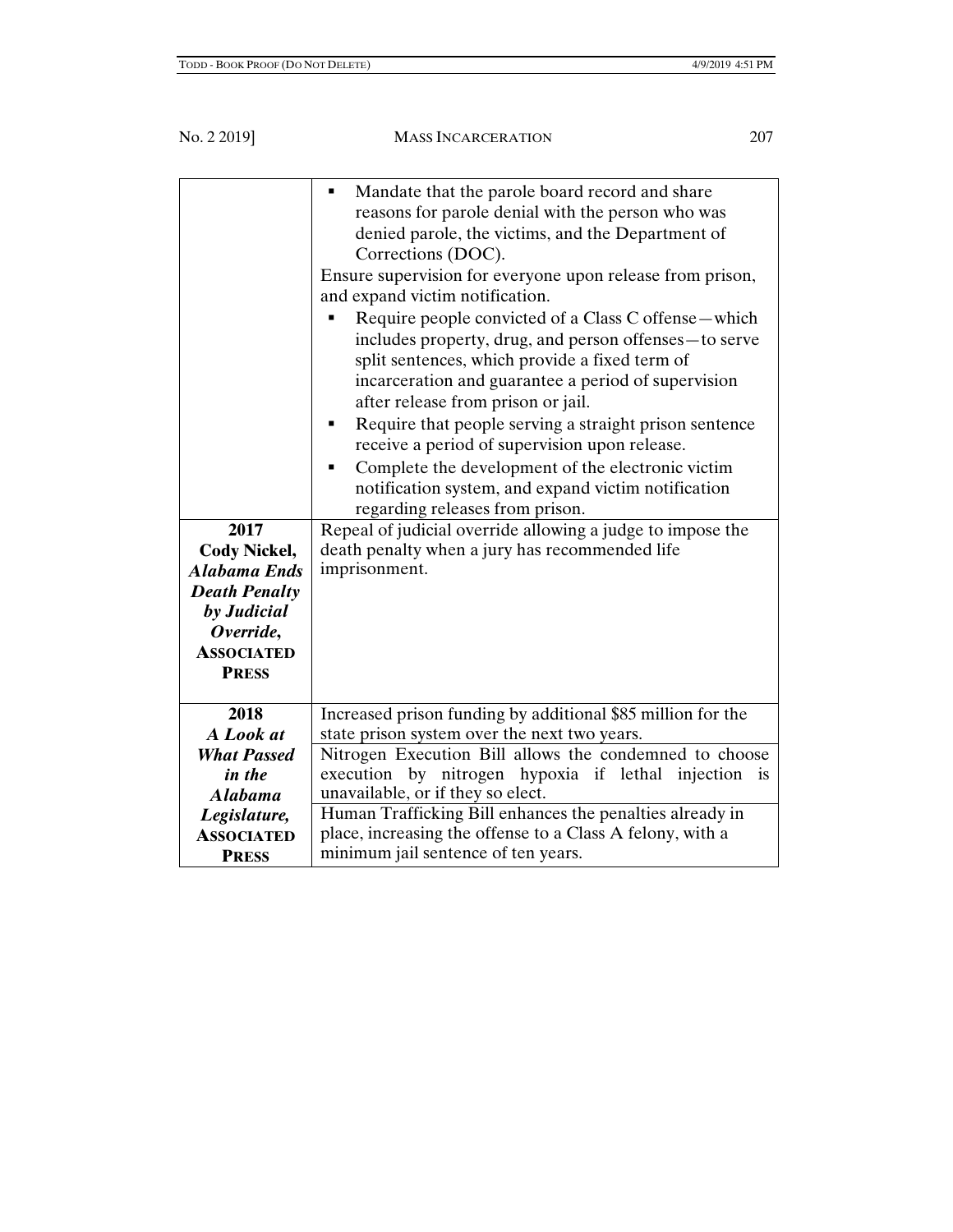# APPENDIX B: RECENT MASSACHUSETTS CRIMINAL JUSTICE REFORM **LEGISLATION**

|                     | Decriminalize minor offenses:                                                                            |
|---------------------|----------------------------------------------------------------------------------------------------------|
|                     | Minor offenses for juveniles-civil infractions and                                                       |
|                     | first offense misdemeanors with penalties under 6                                                        |
|                     | months-cannot be the subject of delinquency                                                              |
|                     | findings                                                                                                 |
|                     | Disruptive behavior in school (disturbing assembly or<br>٠                                               |
|                     | disorderly conduct) cannot be the subject of                                                             |
|                     | delinquency findings (but more serious behavior can                                                      |
|                     | still be prosecuted); Additionally, schools shall enter                                                  |
|                     | MOUs with school resource officers defining non-                                                         |
|                     | disciplinary role of school resource officers                                                            |
|                     | Repeal offense of being in the presence of heroin<br>٠                                                   |
|                     | Expand scope of good Samaritan protections to<br>٠                                                       |
|                     | youth alcohol and to probation violations                                                                |
|                     | Specify that use of prescribed drugs and medical<br>٠                                                    |
|                     | marijuana, shall not constitute a probation violation<br>Divert minor offenses away from prosecution and |
|                     | incarceration:                                                                                           |
| 2018 PRISON         | Create mechanism for judicial diversion of juveniles<br>п                                                |
| <b>REFORM</b>       | for less serious offenses                                                                                |
| <b>LEGISLATION</b>  | Improve and expand mechanism for district court<br>٠                                                     |
| <b>BASED ON</b>     | diversion of adults                                                                                      |
| <b>SUMMARY BY</b>   | Eliminate defunct requirement for probation<br>٠                                                         |
| <b>SENATOR</b>      | certification of diversion programs                                                                      |
| <b>WILLIAM</b>      | Eliminate age restrictions on diversion<br>٠                                                             |
| <b>BROWNSBERGER</b> | Exclude serious offenses from diversion<br>٠                                                             |
|                     | Assure that victims are heard in diversion<br>Ē.                                                         |
|                     | decisions                                                                                                |
|                     | Create legal/administrative framework to expand use<br>п                                                 |
|                     | of restorative justice programs for diversion of both                                                    |
|                     | juveniles and adults                                                                                     |
|                     | Require judges to make written findings before<br>٠                                                      |
|                     | imposing a sentence of incarceration of primary                                                          |
|                     | caretakers of children                                                                                   |
|                     | Make drug diversion more workable by making it<br>٠                                                      |
|                     | possible for a wider range of professionals to make                                                      |
|                     | findings of dependence                                                                                   |
|                     | Preserve powers of District Attorneys to divert cases                                                    |
|                     | and manage their own diversion programs                                                                  |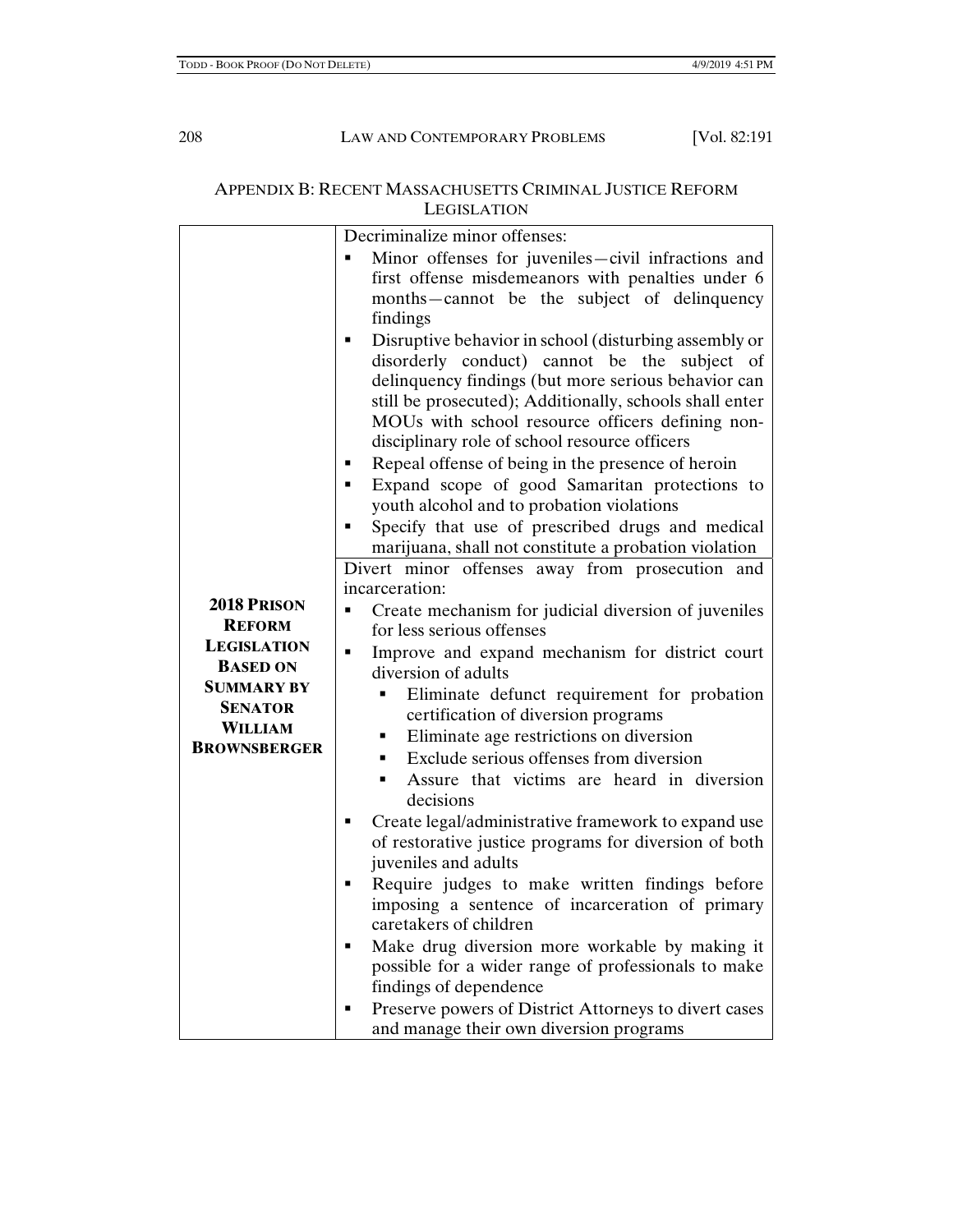| Require District Attorneys to develop diversion<br>п         |
|--------------------------------------------------------------|
| programs for veterans and people with mental illness         |
| or substance use disorders.                                  |
| Reform Bail to reduce unnecessary incarceration:             |
| Codify main holding of the Brangan case - judge              |
| should consider financial capability of defendant and        |
| set bail only as high as needed to assure defendant's        |
| return                                                       |
| Require that if judge needs to set unaffordable bail to<br>٠ |
| assure return, the judge make written findings that          |
| the Commonwealth's interest in assuring return               |
| outweighs the harm of detention to the individual and        |
| their family                                                 |
| Allow judges to use community corrections facilities<br>٠    |
| for pre-trial release (consistent with CSG report)           |
| Create pre-trial services unit to remind defendants of<br>٠  |
| upcoming court dates using modern messaging                  |
| approaches                                                   |
| Create commission on bail to monitor change and              |
| suggest further improvements                                 |
| Repeal/limit mandatory minimums for non-opiate, non-         |
| weight retail drug offenses:                                 |
| Limit applicability of school zone law to cases<br>٠         |
| involving guns or minors                                     |
| Eliminate mandatory for second offense class B<br>٠          |
| (make fentanyl class A)                                      |
| Eliminate mandatory for<br>first<br>offense<br>٠             |
| cocaine/PCP/meth                                             |
| Eliminate mandatory for second offense class<br>٠            |
| cocaine/PCP/meth                                             |
| Eliminate mandatory for second offense class C               |
| Eliminate mandatory for second offense class D<br>٠          |
| Eliminate mandatory for sales of drug paraphernalia<br>٠     |
| Strengthen minimum mandatories for opioid trafficking:       |
| Make all federally scheduled synthetic opioids class         |
| A drugs in Massachusetts (if not otherwise classified        |
| in Massachusetts)                                            |
| Include fentanyl, carfentanil and emerging synthetic         |
| opiates in trafficking weight ladder - mixtures              |
| containing these substances and weighing over 18g,           |
| 36g, 100g, or 200g will draw the same minimum                |
| mandatory penalties currently applicable to mixtures         |
| containing heroin                                            |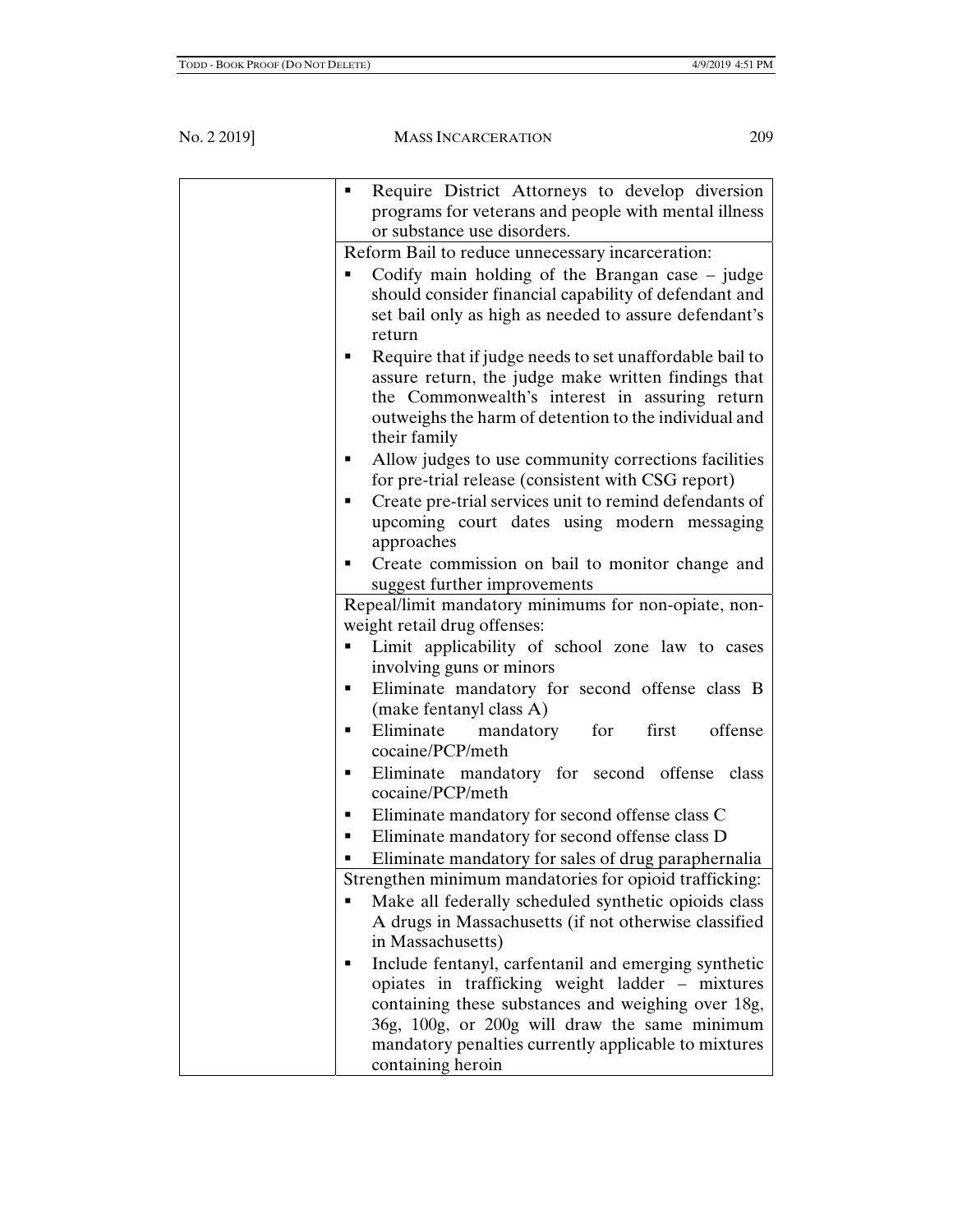| ٠ | Modify fentanyl trafficking statute so that it applies<br>to mixtures weighing over 10 grams that contain<br>fentanyl. Add minimum mandatory of 3.5 years,<br>effectively adding a special bottom rung applicable<br>only to fentanyl to the trafficking weight ladder. 10<br>grams gets 3.5 years under this section, 18 grams gets<br>3.5 years (from the main opioid ladder)<br>Add a special minimum mandatory of 3.5 years<br>applicable to mixtures of any weight containing<br>carfentanil in any quantity but with the proviso that<br>the commonwealth must prove knowledge that the |
|---|-----------------------------------------------------------------------------------------------------------------------------------------------------------------------------------------------------------------------------------------------------------------------------------------------------------------------------------------------------------------------------------------------------------------------------------------------------------------------------------------------------------------------------------------------------------------------------------------------|
|   | mixture contained carfentanil                                                                                                                                                                                                                                                                                                                                                                                                                                                                                                                                                                 |
|   | <b>Strengthen Protections for Public Safety:</b>                                                                                                                                                                                                                                                                                                                                                                                                                                                                                                                                              |
| ٠ | Strengthen penalties for intimidation of witnesses                                                                                                                                                                                                                                                                                                                                                                                                                                                                                                                                            |
| ٠ | Broaden eligibility for witness protection programs                                                                                                                                                                                                                                                                                                                                                                                                                                                                                                                                           |
| ٠ | Strengthen penalties for solicitation of murder and<br>other crimes                                                                                                                                                                                                                                                                                                                                                                                                                                                                                                                           |
| ٠ | Allow district court prosecution of conspiracy,<br>solicitation and intimidation                                                                                                                                                                                                                                                                                                                                                                                                                                                                                                              |
|   | Strengthen penalties for corporate manslaughter                                                                                                                                                                                                                                                                                                                                                                                                                                                                                                                                               |
|   | Strengthen penalties for high repetition of Operating<br>Under the Influence (OUI) offenses                                                                                                                                                                                                                                                                                                                                                                                                                                                                                                   |
|   | Broaden definition of inhalants that may result in<br>OUI prosecution                                                                                                                                                                                                                                                                                                                                                                                                                                                                                                                         |
| п | Strengthen penalties for reckless homicide by motor<br>vehicle                                                                                                                                                                                                                                                                                                                                                                                                                                                                                                                                |
|   | Create new crime of assault and battery on police<br>officer causing serious injury                                                                                                                                                                                                                                                                                                                                                                                                                                                                                                           |
|   | Create new crime of unlawful possession of credit<br>card scanner                                                                                                                                                                                                                                                                                                                                                                                                                                                                                                                             |
|   | Expand crime of providing false information to police<br>officer                                                                                                                                                                                                                                                                                                                                                                                                                                                                                                                              |
|   | Disclose findings of not guilty by reason of insanity in<br>the same way as convictions for general employers<br>and landlords.                                                                                                                                                                                                                                                                                                                                                                                                                                                               |
|   | Strengthen DNA collection procedures from serious<br>offenders-collect forthwith upon conviction                                                                                                                                                                                                                                                                                                                                                                                                                                                                                              |
| п | Mandate better tracking and retention of rape kits                                                                                                                                                                                                                                                                                                                                                                                                                                                                                                                                            |
|   | Mandate creation of police training program for bias-<br>reduction and de-escalation                                                                                                                                                                                                                                                                                                                                                                                                                                                                                                          |
|   | Reduce solitary confinement:                                                                                                                                                                                                                                                                                                                                                                                                                                                                                                                                                                  |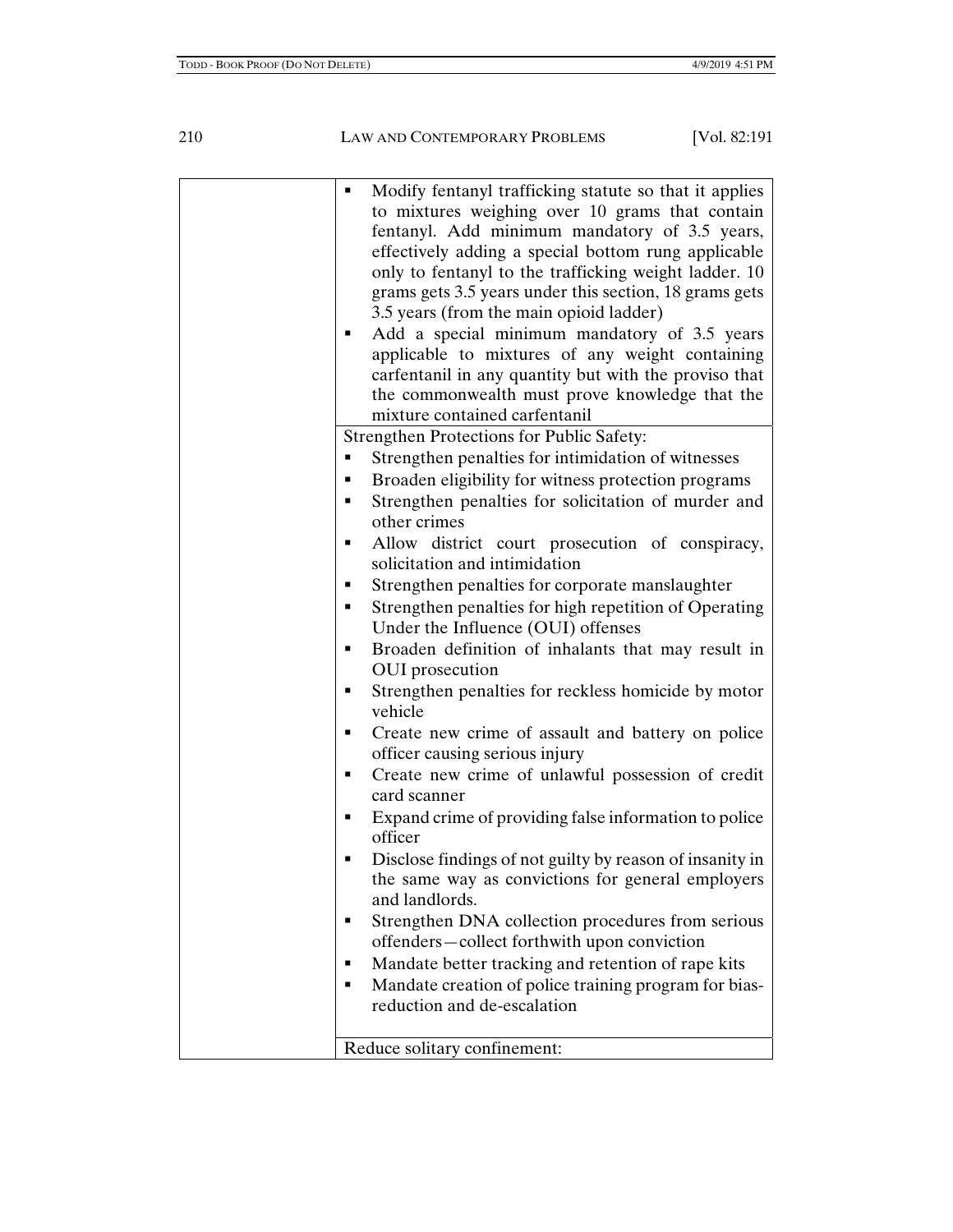| Repeal archaic solitary confinement concept<br>٠                                                                                                                                                                                                                                 |
|----------------------------------------------------------------------------------------------------------------------------------------------------------------------------------------------------------------------------------------------------------------------------------|
| ("isolation") and define more humane restrictive<br>housing concept                                                                                                                                                                                                              |
| Define minimum humane conditions for restrictive<br>п                                                                                                                                                                                                                            |
| housing.                                                                                                                                                                                                                                                                         |
| Require that the commissioner develop regulations                                                                                                                                                                                                                                |
| "to maximize out-of-cell activities in restrictive                                                                                                                                                                                                                               |
| housing and outplacements from restrictive housing<br>consistent with the safety of all persons."                                                                                                                                                                                |
| Require that prisoners confined to restrictive housing<br>shall, under regulations to be developed, have "access<br>vocational,<br>educational<br>and<br>rehabilitative<br>to<br>programs to the maximum extent possible consistent<br>with the safety and security of the unit" |
| Require that prisoners confined to restrictive housing<br>п<br>receive regular reviews to see if they are ready to<br>return to general prison population and have an<br>opportunity to participate in those reviews                                                             |
| Assure that correctional officers staffing restrictive                                                                                                                                                                                                                           |
| housing facilities have appropriate training                                                                                                                                                                                                                                     |
| Protect LGBTQ prisoners from arbitrary use of<br>٠<br>restrictive housing                                                                                                                                                                                                        |
| Assure that those segregated from other inmates for<br>п                                                                                                                                                                                                                         |
| their own safety are not placed in restrictive housing,<br>but in conditions comparable to general population                                                                                                                                                                    |
| Create a balanced oversight board with access to                                                                                                                                                                                                                                 |
| data, prison facilities and prisoners to report on                                                                                                                                                                                                                               |
| conditions in restrictive housing and progress in                                                                                                                                                                                                                                |
| reducing restrictive housing. The oversight                                                                                                                                                                                                                                      |
| committee will have no authority over individual                                                                                                                                                                                                                                 |
| prisoner confinement decisions                                                                                                                                                                                                                                                   |
| Generally improve prison conditions:                                                                                                                                                                                                                                             |
| Assure that transgender prisoners are housed with<br>prisoners of the same gender identity unless it would                                                                                                                                                                       |
| endanger the prisoner or other prisoners                                                                                                                                                                                                                                         |
| Require that all prisoners without high school<br>diplomas have access to education programming                                                                                                                                                                                  |
| Require that all prisoners are assessed for substance                                                                                                                                                                                                                            |
| use disorders (but do not require medically assisted                                                                                                                                                                                                                             |
| treatment)                                                                                                                                                                                                                                                                       |
| Preserve inmate<br>access to regular in-person                                                                                                                                                                                                                                   |
| visitation—video visits permitted, but not in lieu of in<br>person visits                                                                                                                                                                                                        |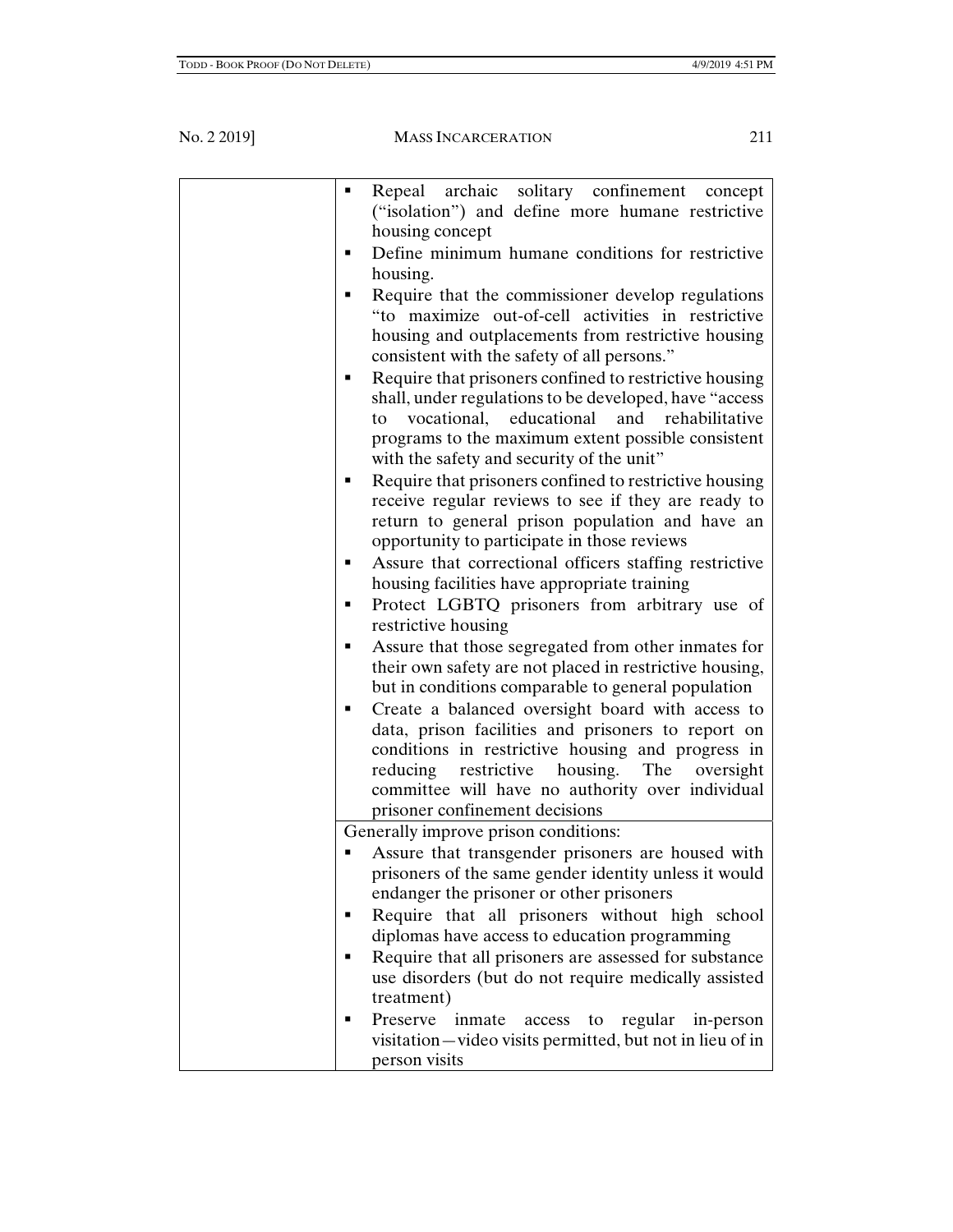| Expressly authorize creation of special prison units<br>٠    |
|--------------------------------------------------------------|
| for emerging adults (ages 18 to 24)                          |
| Create commission to study LGBTQ prison health               |
| Create task force to study correctional officer              |
| suicides                                                     |
| Study prison long distance phone costs                       |
| Release prisoners who are permanently incapacitated          |
| and pose no safety risk:                                     |
| Prisoners who are so debilitated that they do not            |
| present a public safety risk may petition their              |
| superintendent or sheriff for medical release                |
| sheriff or superintendent shall make a<br>The<br>٠           |
| recommendation to the commissioner of correction             |
| The commissioner of correction will determine<br>٠           |
| whether the inmate is incapacitated and the medical          |
| release plan is appropriate                                  |
| The parole board will supervise the released<br>٠            |
| prisoners and re-incarcerate them if they are                |
| recovering contrary to expectations                          |
| Judicial review is only by certiorari                        |
| Make it easier for people to get back on their feet:         |
| 1. Reduce fees imposed on defendants                         |
| Eliminate counsel fee for juvenile defendants                |
| No parole fee for the first year after release from          |
| prison                                                       |
| No probation fee for the first six months after release<br>٠ |
| from prison                                                  |
| Make more fees waivable and standardize waiver               |
| language across fees                                         |
| Streamline waiver process for probation fees $-$ no<br>٠     |
| written finding required                                     |
| Improve procedural protections for people facing<br>٠        |
| incarceration for non-payment of fines and increase          |
| rate at which fines are worked off from \$30 per day to      |
| \$90 per day                                                 |
| 2. Ensure that when state criminal records are sealed or     |
| expunged, national fingerprint records are also sealed or    |
| expunged                                                     |
| Require that offense based tracking number                   |
| (OBTN) associated with a set of fingerprints taken           |
| at arrest is recorded in court files (not expand scope       |
| of fingerprinting)                                           |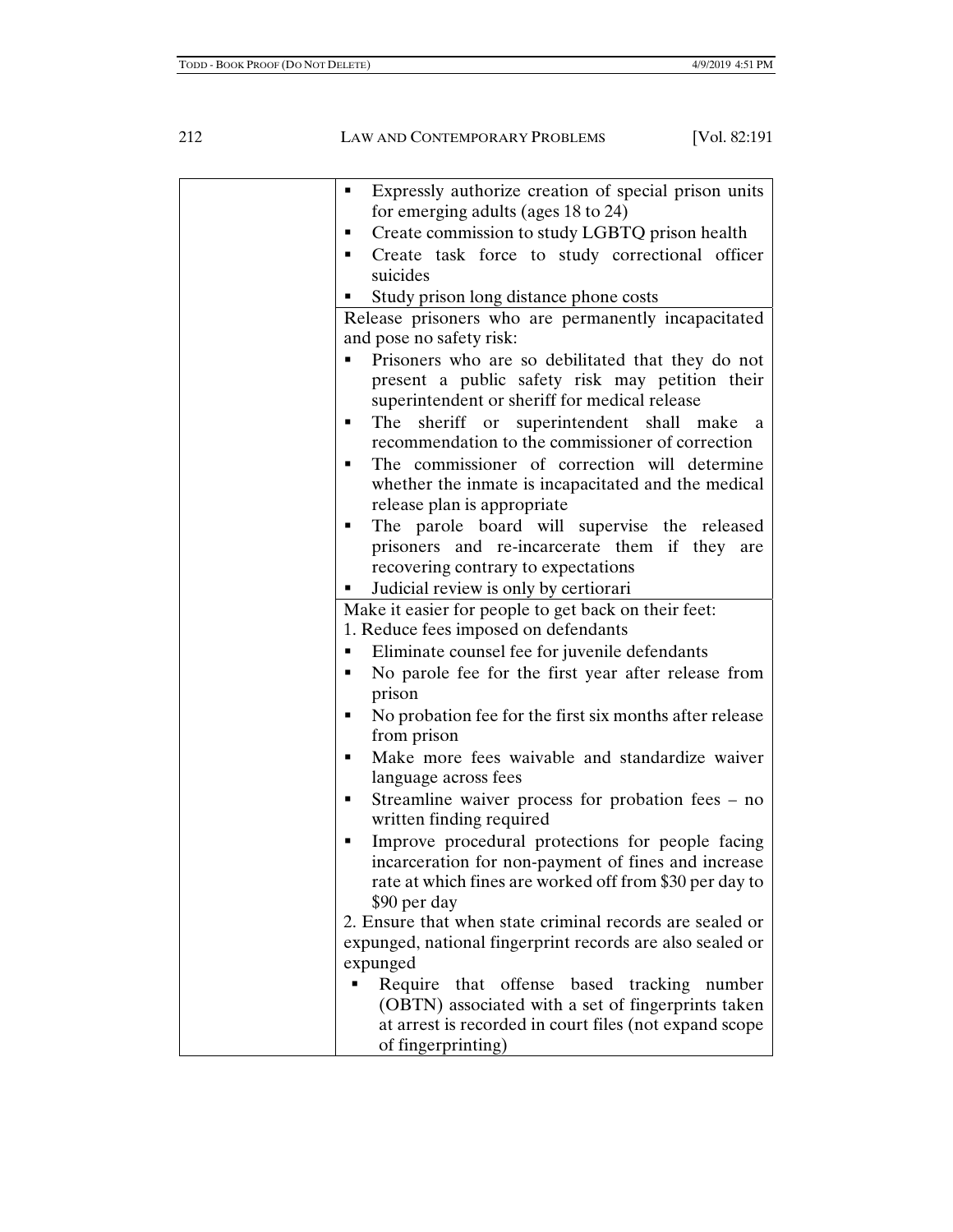| Ensure that when cases are disposed of, the<br>٠            |
|-------------------------------------------------------------|
| disposition is transmitted to the national system           |
| (using the OBTN)                                            |
|                                                             |
| Similarly assure that sealing and expungement               |
| orders are transmitted for parallel action in the           |
| national system                                             |
| 3. Make criminal records more private                       |
| Ensure that cases dismissed before arraignment do<br>п      |
| not appear on criminal records                              |
| Ensure that youthful offender cases tried in juvenile<br>п  |
| court are treated as juvenile instead of adult CORI         |
| Accelerate sealing availability from 10 years to 7<br>٠     |
| years for felonies and from 5 years to 3 years for          |
| misdemeanors.                                               |
| Fix the glitch that causes resisting arrest charges to<br>٠ |
| be non-sealable                                             |
| Allow expungement of cases involving errors of<br>٠         |
| justice                                                     |
| Allow expungement of non-serious cases up to age            |
| 21 (both juveniles and young adults)                        |
| Exclude juvenile arrests from public police log and         |
| expunge public police logs if the court case is             |
|                                                             |
| expunged                                                    |
| Raise threshold that defines felony larceny from<br>٠       |
| \$250 to \$1200, so making more cases misdemeanors          |
| that can be quickly sealed or expunged (preserve            |
| ability of officers to arrest defendants in cases above     |
| \$250)                                                      |
| Require that licensing authorities disclose in<br>٠         |
| advance offenses that may be disqualifying                  |
| Confirm that sealed records need not be mentioned           |
| in applications for housing or professional licensure       |
|                                                             |
| Prevent employers from inquiring about sealed or<br>٠       |
| expunged cases                                              |
| Protect employers from liability for failing to know        |
| about cases that they are not permitted to know or          |
| inquire about under CORI law.                               |
| 4. Reduce entanglements with the registry of motor          |
| vehicles                                                    |
| No longer suspend licenses upon court defaults<br>Ξ         |
| No longer suspend licenses upon conviction of               |
|                                                             |
| tagging or vandalism                                        |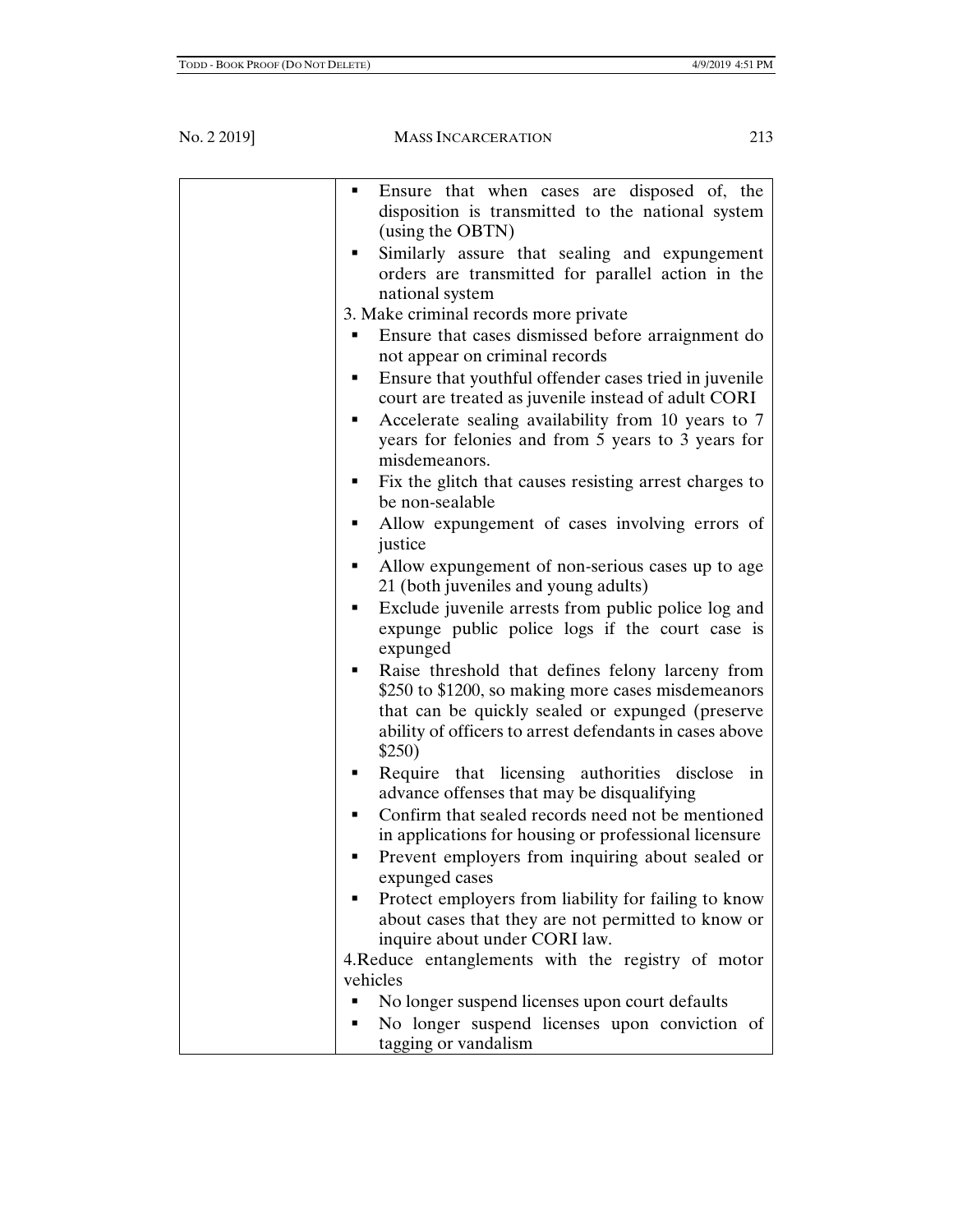| ٠ | Assure that parents will not lose their license for                                            |
|---|------------------------------------------------------------------------------------------------|
|   | non-payment of child support if the warning notice                                             |
|   | is going to a bad address (do not limit otherwise limit                                        |
|   | ability of the DOR to suspend licenses)                                                        |
|   | Take better care of juveniles and young adults:                                                |
|   | Raise minimum age of juvenile court jurisdiction to                                            |
|   | 12                                                                                             |
| п | Do not raise age of criminal adulthood to 19, but                                              |
| ٠ | Expressly authorize creation of young adult units                                              |
|   | within Houses of Correction (18-24)                                                            |
| п | Expressly authorize designation of youth probation<br>officers                                 |
| ▪ | Create task force to "to examine and study the                                                 |
|   | treatment and impact of individuals ages 18 to 24 in                                           |
|   | the court system and correctional system of the                                                |
|   | commonwealth."                                                                                 |
|   | Minimize harsh detention of minors<br>(mostly)                                                 |
|   | codifying existing good practice)                                                              |
|   | Assure swift parental notification and appropriate                                             |
|   | handling upon arrest                                                                           |
| п | Limit shackling in court room settings                                                         |
| ٠ | Prohibit housing of juveniles in contact with adults                                           |
|   |                                                                                                |
| ٠ | Prohibit the use of room confinement as a<br>disciplinary measure for juveniles in DYS custody |
| ٠ | parent-child<br>Protect<br>the<br>relationship<br>by                                           |
|   | disqualifying parents and children from being called                                           |
|   | to testify against each other in court (this does not                                          |
|   | apply to domestic situations and does not prevent                                              |
|   | parents from asking the police for assistance with                                             |
|   | their children if necessary)                                                                   |
|   |                                                                                                |
| п | Create a juvenile justice policy and data board to                                             |
|   | oversee and improve treatment of juveniles.                                                    |
| ٠ | Create task force on trauma-informed juvenile care                                             |
| ▪ | Provide access to counsel at parole hearings for                                               |
|   | juveniles sentenced to life                                                                    |
|   | Improve transparency of the criminal justice system                                            |
|   | 1. Mandate National Incident Based Reporting System                                            |
|   | for arrests, including racial data                                                             |
|   | 2. Juvenile justice policy and data board is to drive                                          |
|   | consolidation of information about juvenile contacts with                                      |
|   | the system                                                                                     |